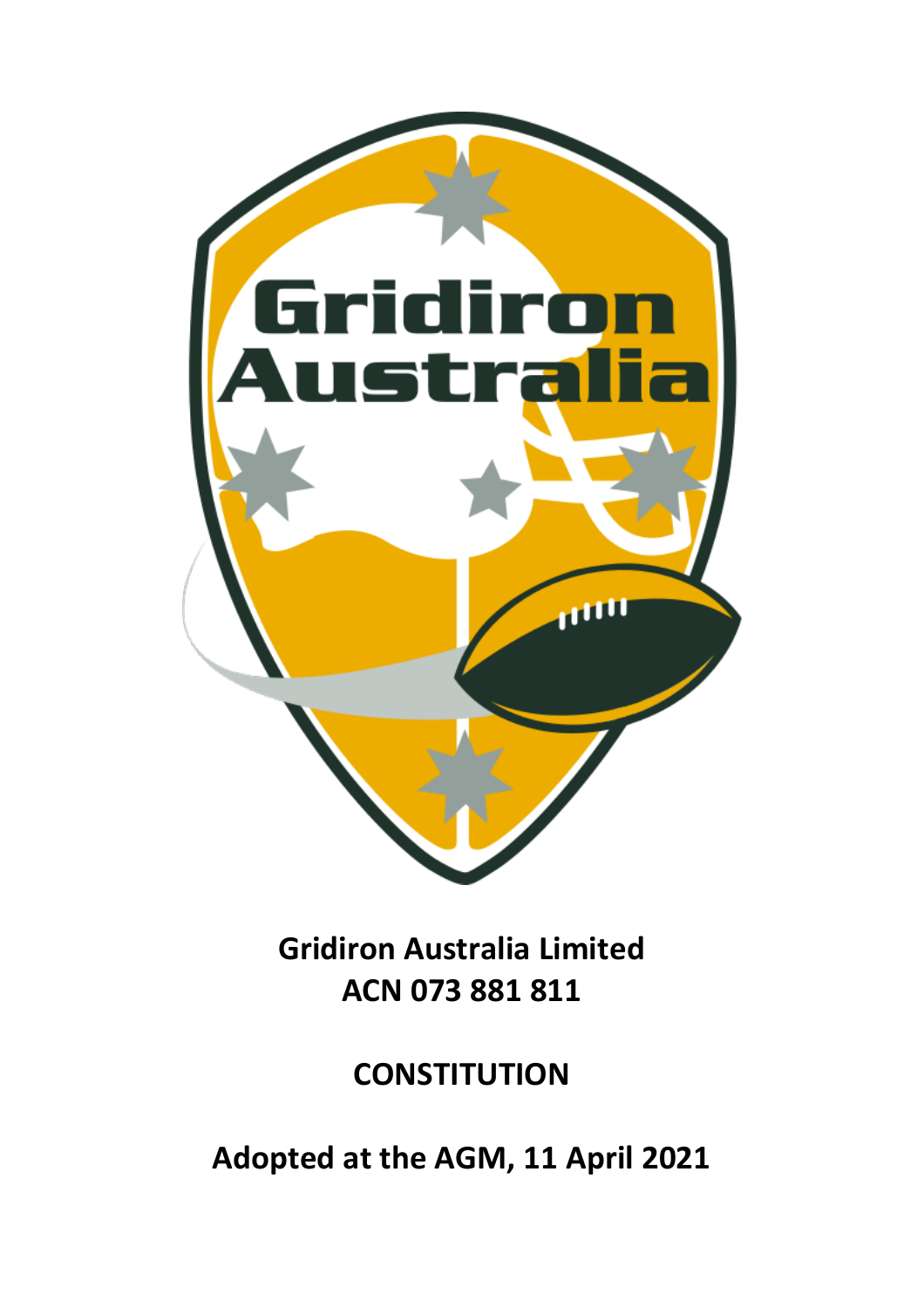# <span id="page-1-0"></span>**TABLE OF CONTENTS**

| 1.   | DEFINITIONS AND INTERPRETATIONS 4               |  |  |
|------|-------------------------------------------------|--|--|
| 1.1  |                                                 |  |  |
| 1.2  |                                                 |  |  |
| 1.3  |                                                 |  |  |
| 2.   |                                                 |  |  |
| 3.   |                                                 |  |  |
| 4.   | INCOME AND PROPERTY OF COMPANY  8               |  |  |
| 4.1  |                                                 |  |  |
| 4.2  |                                                 |  |  |
| 5.   |                                                 |  |  |
| 5.1  |                                                 |  |  |
| 5.2  |                                                 |  |  |
| 5.3  |                                                 |  |  |
| 5.4  |                                                 |  |  |
| 5.5  |                                                 |  |  |
| 5.6  |                                                 |  |  |
| 6.   | CESSATION OF MEMBERSHIP 14                      |  |  |
| 6.1  |                                                 |  |  |
| 6.2  |                                                 |  |  |
| 6.3  |                                                 |  |  |
| 7.   | <b>GRIEVANCES AND DISCIPLINE OF MEMBERS</b>     |  |  |
|      |                                                 |  |  |
| 7.1  |                                                 |  |  |
| 7.2  |                                                 |  |  |
| 8.   | TERMINATION OF MEMBERSHIP OF AN                 |  |  |
| 8.1  | Sanctions for Discipline of Affiliate Members16 |  |  |
| 8.2  | Termination of Membership of Affiliate          |  |  |
|      |                                                 |  |  |
| 9.   | FEES AND SUBSCRIPTIONS  16                      |  |  |
| 9.1  |                                                 |  |  |
| 9.2  |                                                 |  |  |
| 9.3  | Deferral or reduction of subscriptions  17      |  |  |
| 10.  |                                                 |  |  |
| 10.1 | Annual General Meeting 17                       |  |  |
| 10.2 | Power to convene General Meeting  17            |  |  |
| 10.3 | Notice of a General Meeting 17                  |  |  |
| 10.4 |                                                 |  |  |
| 10.5 | Cancellation or postponement of General         |  |  |
|      |                                                 |  |  |

|     | 10.6 | Written notice of cancellation or<br>postponement of General Meeting18 |  |
|-----|------|------------------------------------------------------------------------|--|
|     | 10.7 | Contents of notice postponing General                                  |  |
|     | 10.8 | Number of clear days for postponement of                               |  |
|     | 10.9 | Business at postponed General Meeting  19                              |  |
|     |      | 10.10 Representative, proxy or attorney at                             |  |
|     |      | postponed General Meeting  19                                          |  |
|     |      |                                                                        |  |
|     |      | 10.12 Right to appoint representative 20                               |  |
|     |      |                                                                        |  |
|     |      |                                                                        |  |
|     |      |                                                                        |  |
|     |      | 10.16 Lodgement of proxy or attorney documents 20                      |  |
|     |      | 10.17 Authority given by appointment  21                               |  |
|     |      |                                                                        |  |
| 11. |      | PROCEEDINGS AT GENERAL MEETING  22                                     |  |
|     | 11.1 |                                                                        |  |
|     | 11.2 | Requirement for a quorum  22                                           |  |
|     | 11.3 |                                                                        |  |
|     | 11.4 |                                                                        |  |
|     | 11.5 | Chairperson to preside over General Meetings                           |  |
|     | 11.6 | Conduct of General Meetings 23                                         |  |
|     | 11.7 | Adjournment of General Meeting23                                       |  |
|     | 11.8 | Notice of adjourned meeting23                                          |  |
|     | 11.9 | Questions decided by majority 23                                       |  |
|     |      |                                                                        |  |
|     |      |                                                                        |  |
|     |      |                                                                        |  |
|     |      | 11.13 Objection to voting qualification 24                             |  |
|     |      | 11.14 Chair to determine any poll dispute24                            |  |
|     |      |                                                                        |  |
|     |      |                                                                        |  |
|     | 12.1 |                                                                        |  |
|     | 12.2 |                                                                        |  |
|     | 12.3 | Resolutions not in General Meeting26                                   |  |
|     | 13.  |                                                                        |  |
|     | 13.1 |                                                                        |  |
|     | 13.2 |                                                                        |  |
|     |      |                                                                        |  |
|     | 13.3 |                                                                        |  |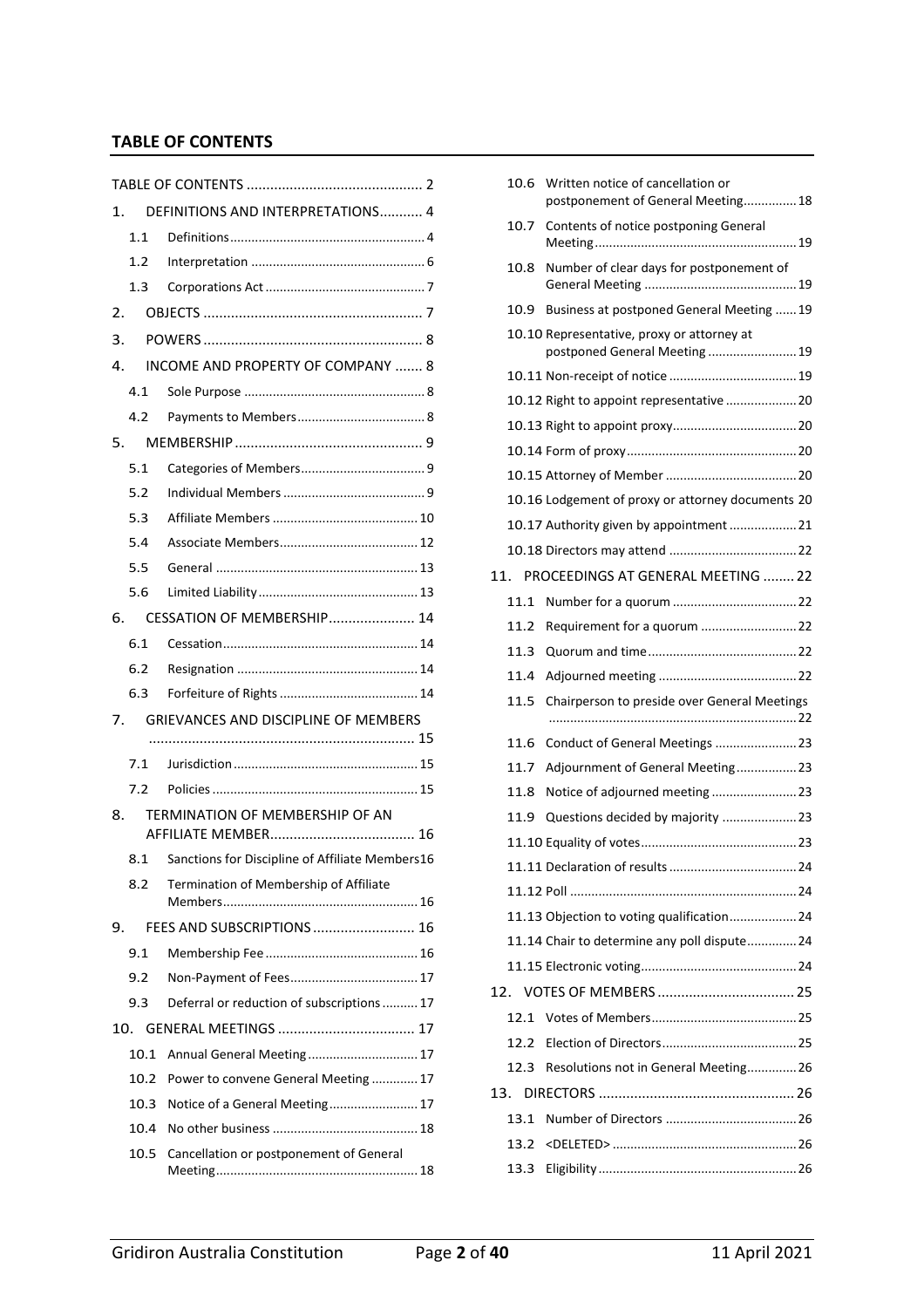|     | 13.4 |                                                 |
|-----|------|-------------------------------------------------|
|     | 13.5 | Term of office of Directors generally  27       |
|     | 13.6 | Office held until end of meeting  27            |
|     | 13.7 | Elected Director elected at General Meeting 27  |
|     | 13.8 | Maximum years in office for Directors 28        |
|     | 13.9 | Casual vacancy in ranks of Elected Directors 28 |
|     |      |                                                 |
|     |      | 13.11 Remuneration of Directors  28             |
|     |      |                                                 |
|     |      |                                                 |
|     |      |                                                 |
|     |      |                                                 |
|     |      | 14. POWERS AND DUTIES OF DIRECTORS 30           |
|     | 14.1 | Directors to manage the Company30               |
|     | 14.2 | Specific powers of Directors  30                |
|     | 14.3 |                                                 |
|     | 14.4 | Appointment of attorney 30                      |
|     | 14.5 |                                                 |
|     | 14.6 |                                                 |
|     | 14.7 |                                                 |
|     |      | 15. PROCEEDINGS OF DIRECTORS 31                 |
|     | 15.1 |                                                 |
|     | 15.2 | Questions decided by majority  31               |
|     | 15.3 |                                                 |
|     | 15.4 |                                                 |
|     | 15.5 |                                                 |
|     | 15.6 |                                                 |
|     | 15.7 | Election of Chairperson 32                      |
|     | 15.8 |                                                 |
|     | 15.9 |                                                 |
|     |      | 15.10 Validity of acts of Directors 33          |
|     |      |                                                 |
|     |      |                                                 |
| 16. |      | TELECOMMUNICATION MEETINGS OF THE               |
|     | 16.1 | Telecommunication Meeting 34                    |
|     | 16.2 | Conduct of Telecommunication Meeting 34         |
|     |      |                                                 |
|     |      |                                                 |
|     | 17.1 |                                                 |
|     | 17.2 | Powers, duties and authorities of CEO 35        |
|     | 17.3 | Suspension and removal of CEO  35               |
|     | 17.4 | Delegation by Directors to CEO 35               |

| 18. |      |                                            |
|-----|------|--------------------------------------------|
|     | 18.1 | Appointment of Company Secretary36         |
|     | 18.2 | Suspension and removal of Company          |
|     | 18.3 | Powers, duties and authorities of Company  |
| 19. |      |                                            |
|     | 19.1 |                                            |
|     | 19.2 | Powers delegated to Committees36           |
|     | 19.3 |                                            |
|     |      |                                            |
|     | 20.1 | Making and amending Policies37             |
|     | 20.2 |                                            |
| 21. |      | <b>INSPECTION OF RECORDS 37</b>            |
|     |      |                                            |
|     | 22.1 |                                            |
|     | 22.2 |                                            |
|     |      | 23. SERVICE OF DOCUMENTS 38                |
|     | 23.1 | Document includes notice38                 |
|     | 23.2 | Methods of service on a Member 38          |
|     | 23.3 | Methods of service on the Company 38       |
|     | 23.4 |                                            |
|     | 23.5 | Facsimile or electronic transmission 38    |
|     |      |                                            |
|     | 24.1 |                                            |
|     | 24.2 |                                            |
|     | 24.3 |                                            |
|     |      |                                            |
|     | 25.1 | Contributions of Members on winding up  40 |
|     | 25.2 | Excess property on winding up  40          |
|     |      | 26. TRANSITIONAL ARRANGEMENTS  40          |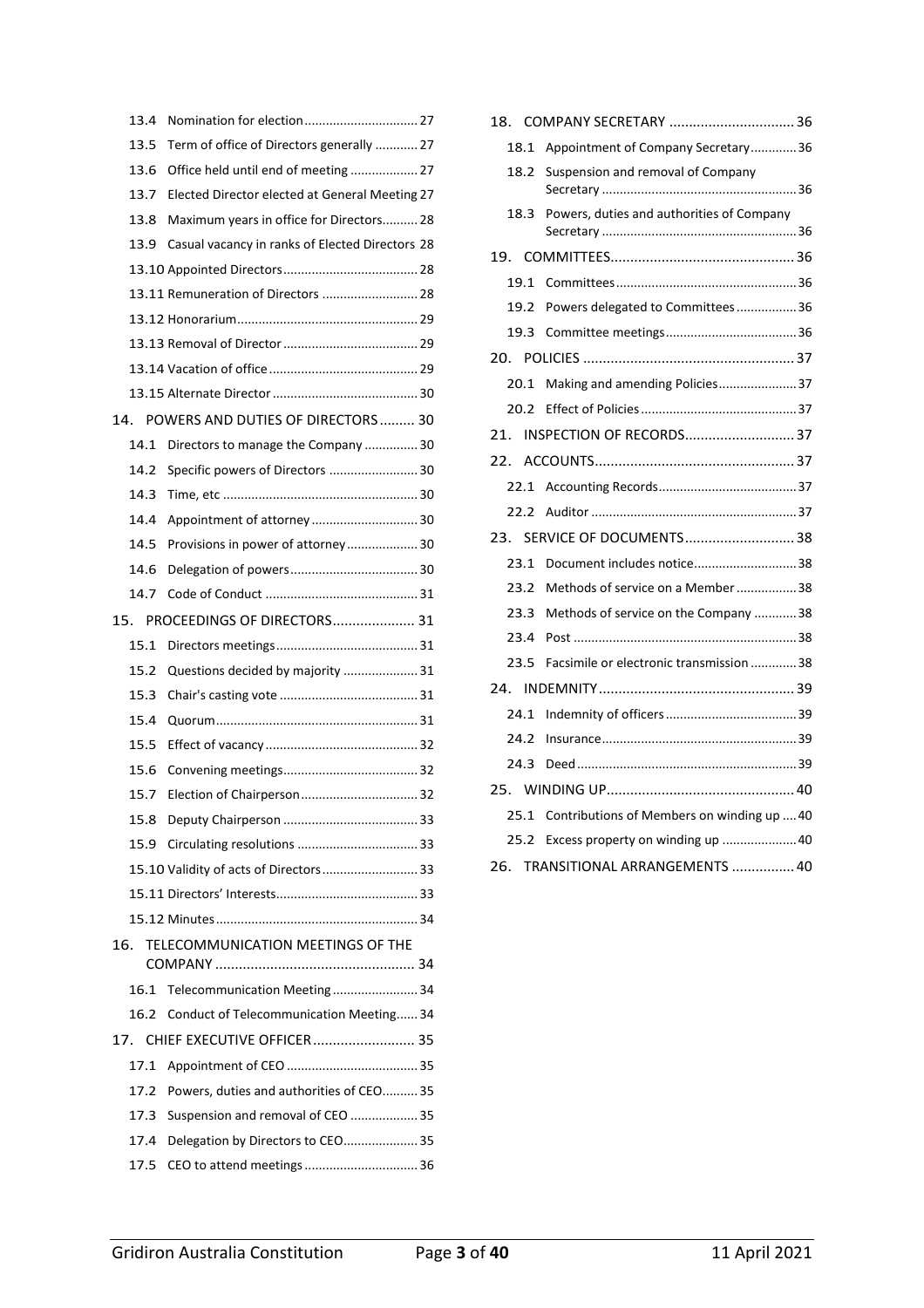## <span id="page-3-0"></span>**1. DEFINITIONS AND INTERPRETATIONS**

### <span id="page-3-1"></span>**1.1 Definitions**

In this Constitution unless the context requires otherwise:

**Affiliate Member** or **Affiliated Member** means an incorporated entity admitted to the Company under **clause 5.3** and the Policies and receiving voting rights.

**Associate Member** or **Associated Member** means a Club, League, or other association registered either directly with the Company, with an Affiliate Member, or with another Associate Member and admitted to the Company under **clause 5.4** and the Policies.

**AGM** or **Annual General Meeting** means the annual General Meeting of the Company required to be held by the Company in each calendar year under the Corporations Act and within five (5) months after the end its financial year.

**Appointed Director** means a Director appointed under **clause 13.10**.

**ASC** means the **Australian Sports Commission**.

**Chairperson** or **Chair** means the person elected as the chair of the Company under **clause 15.7(a).**

**Club** means a sporting club that is an Associate Member.

**Committee** means a committee established by the Directors under **clause 19**.

**Company** means Gridiron Australia Limited ACN 073 881 811.

**Company Secretary** means a person appointed as a company secretary of the Company by the Directors under **clause 18**.

**Constitution** means this Constitution as amended from time to time, and a reference to a particular clause is a reference to a clause of this Constitution.

**Corporations Act** means the *Corporations Act* 2001 (Cth) as modified and amended from time to time and includes any regulations made under that Act and any exemption or modification to that Act applying to the Company.

**Director** means a director of the Company and includes Elected Directors and Appointed Directors.

**Directors** mean, as the case requires, all or some of the Directors acting together as a board in accordance with their powers and authority under this Constitution.

**Elected Director** means a Director elected under **clause 13** and **clause 12.2**.

**Functional Body** means an Affiliate Member under **clause 5.3** that has a functional scope.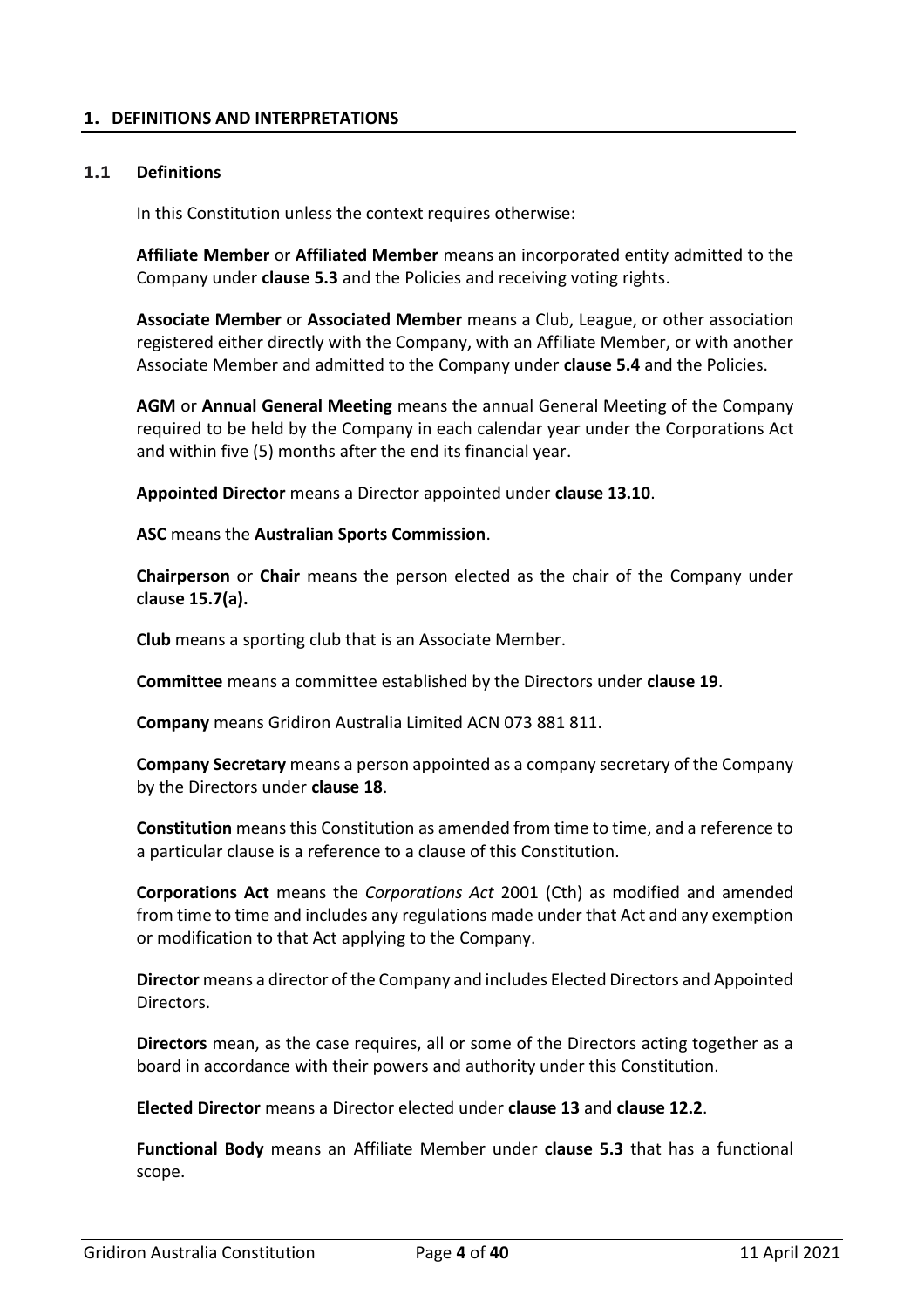**General Meeting** means a general meeting of Members and includes the AGM.

**IFAF** means the International Federation of American Football, its successors and assigns.

**Individual Member** means a person admitted to the Company as a member under **clause 5.2**.

**Intellectual Property** means all rights subsisting in copyright, business names, names, trademarks (or signs), logos, designs, equipment including computer software, images (including photographs, videos or films) or service marks relating to the Company or any activity of or conducted, promoted or administered by the Company.

**League** means a sporting league that is an Affiliate Member or an Associate Member.

**Member** means a member of the Company under **clause 5**.

**Objects** mean the objects of the Company in **clause 2**.

**Official Position** means, in connection with a body corporate or organisation, a person who:

- (a) holds a position, whether elected or appointed, as president, vice president, secretary, treasurer, director or equivalent of that body corporate or organisation; or
- (b) has, directly or indirectly, a material ownership or financial interest in that body corporate or organisation.

**Policy** means a policy made under **clauses 7.2** and **20.1(a)**.

**Registration** means registration or affiliation of an Individual Member or Associated Member with the Company, Affiliated Member or Associated Member, such registration being in the form of a signed application form, whether in hard copy or by electronic means of acceptance and, in the case of Individual Members, their consent to membership of the Company as required by **clause 5**. **Registered** has a corresponding meaning.

**Representative** means a person (other than a proxy) appointed in accordance with the Corporations Act to represent an Affiliated Member at a General Meeting of the Company.

**Sport** means the "sport" of American Football or Gridiron as recognised and regulated by IFAF from time to time.

**Sporting Power** means that power delegated to the Company by IFAF, the Australian Government or any other entity for the exclusive control and management of the Sport in Australia.

**Special Resolution** has the same meaning as that given to it in the Corporations Act.

**State** means the States of Australia, which shall be deemed to include each of the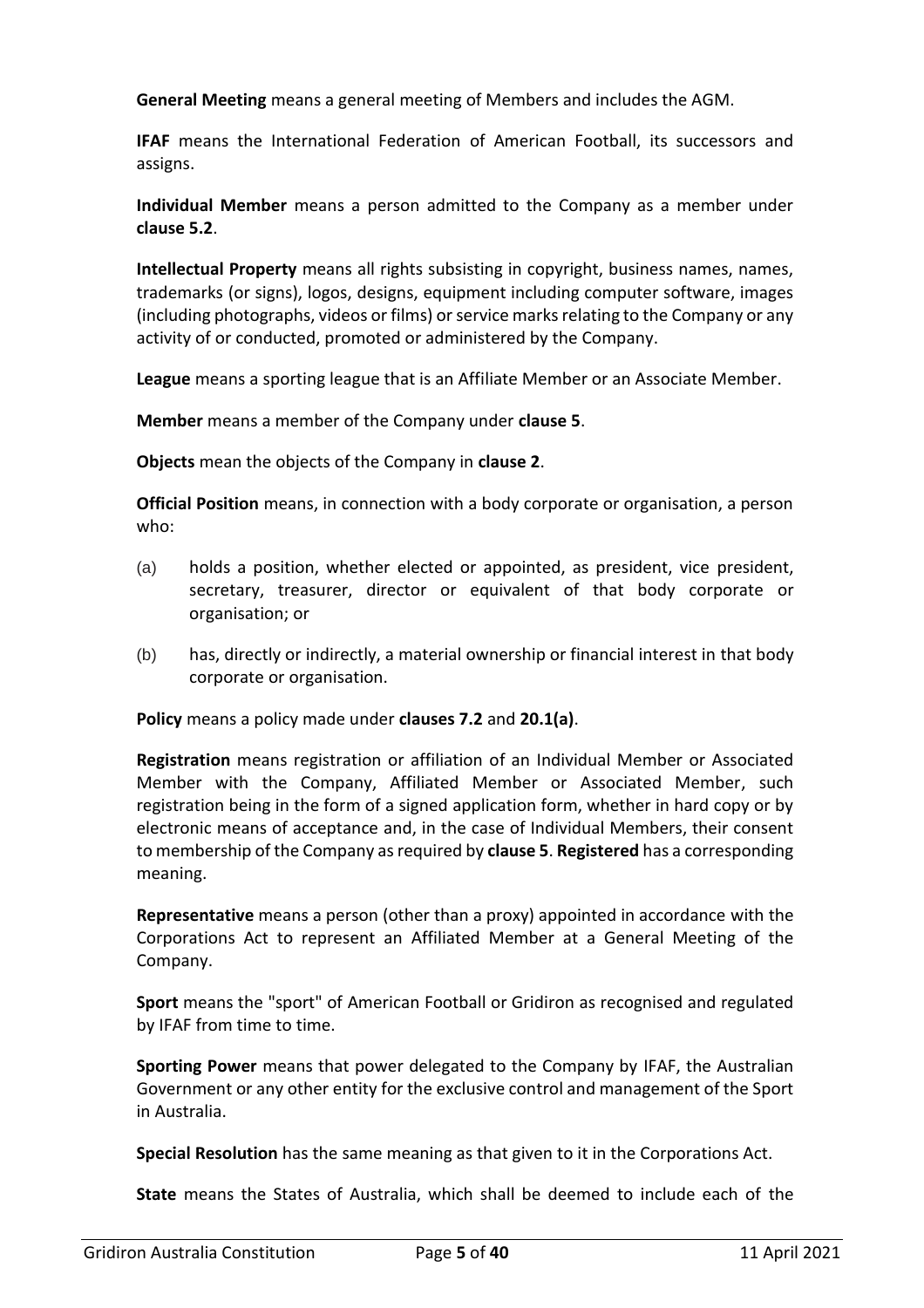Northern Territory and the Australian Capital Territory.

**State Body** means an Affiliate Member under **clause 5.3** that has a geographic scope.

**Statutes and Regulations** mean the statutes and regulations of IFAF in force from time to time.

**Telecommunications Meeting** means a meeting held by telephone, video, any other technology (or any combination of these technologies), which permits each Director at a meeting of Directors or each Voting Member at a meeting of members to communicate with any other participant.

**Voting Member** means, in relation to a General Meeting, those Members present and entitled to vote in accordance with **clause 5.1**.

## <span id="page-5-0"></span>**1.2 Interpretation**

In this Constitution unless the context requires otherwise:

- (a) (**presence of a Member**) a reference to a Member present at a General Meeting means the Member present in person or by proxy or Representative;
- (b) (**document**) a reference to a document or instrument includes any amendments made to it from time to time and, unless the contrary intention appears, includes a replacement;
- (c) (**gender**) words importing any gender include all other genders;
- (d) (**person**) the word person includes a firm, a body corporate, a partnership, a joint venture, an unincorporated body or association or an authority;
- (e) (**successors**) a reference to an organisation includes a reference to its successors;
- (f) (**singular includes plural**) the singular includes the plural and vice versa;
- (g) (**instruments**) a reference to a law includes regulations and instruments made under it;
- (h) (**amendments to legislation**) a reference to a law or a provision of a law includes amendments, re-enactments or replacements of that law or the provision, whether by a State or the Commonwealth or otherwise;
- (i) (**include**) the words include, includes, including and for example are not to be interpreted as words of limitation;
- (j) (**signed**) where, by a provision of this Constitution, a document including a notice is required to be signed, that requirement may be satisfied in relation to an electronic communication of the document in any manner permitted by law or by any State or Commonwealth law relating to electronic transmissions or in any other manner approved by the Directors;
- (k) (**writing**) writing and written includes printing, typing and other modes of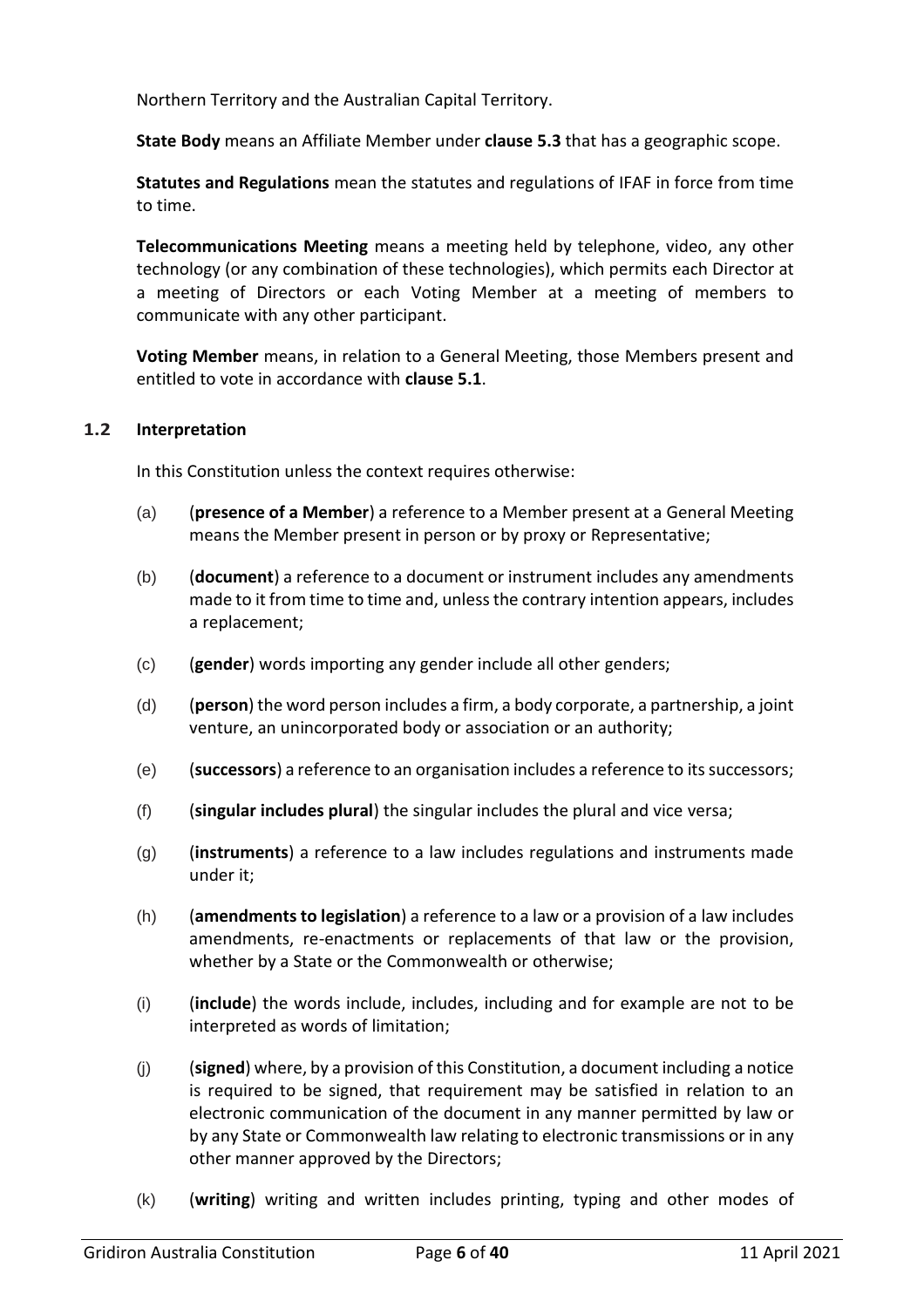reproducing words in a visible form including, without limitation, any representation of words in a physical document or in an electronic communication or form or otherwise; and

(l) (**headings**) headings are inserted for convenience and do not affect the interpretation of this Constitution.

# <span id="page-6-0"></span>**1.3 Corporations Act**

- (a) In this Constitution, unless the context requires otherwise, an expression has, in a provision of this Constitution that deals with a matter dealt with by a particular provision of the Corporations Act, the same meaning as in that provision of the Corporations Act.
- (b) The provisions of the Corporations Act that apply as replaceable rules are displaced by this Constitution and accordingly do not apply to the Company.

## <span id="page-6-1"></span>**2. OBJECTS**

IFAF is the sole international sporting authority entitled to make and enforce regulations for the encouragement and control of American Football to its members. So that the above authority may be exercised in a fair and equitable manner, IFAF has drawn up Statutes and Regulations governing American Football.

Each national federation, including the Company belonging to IFAF, shall be presumed to acquiesce in and be bound by the Statutes and Regulations. Subject to such acquiescence and restraint, one single national federation per country shall be recognised by IFAF as the sole international sporting power for the enforcement of the present Statutes and Regulations and control of American Football in its own country. The Company has been so recognised by IFAF and delegated by IFAF with exercising the Sporting Power for Australia.

The ASC is the Australian Government's statutory authority responsible for developing and funding Australian sport, which recognises National Sporting Organisations.

The Objects of the Company shall be to:

- (a) be recognised by the ASC as the NSO for the Sport;
- (b) adopt and exercise the Sporting Power as the national federation for the Sport in Australia and to act as the sole Australian affiliated member of IFAF in accordance with the Statutes and Regulations;
- (c) conduct, encourage, promote, advance, control and manage all levels of American Football in Australia interdependently with Members and others;
- (d) adopt, formulate, issue, interpret and amend Policies for the control and conduct of American Football in Australia;
- (e) encourage the provision and development of appropriate facilities for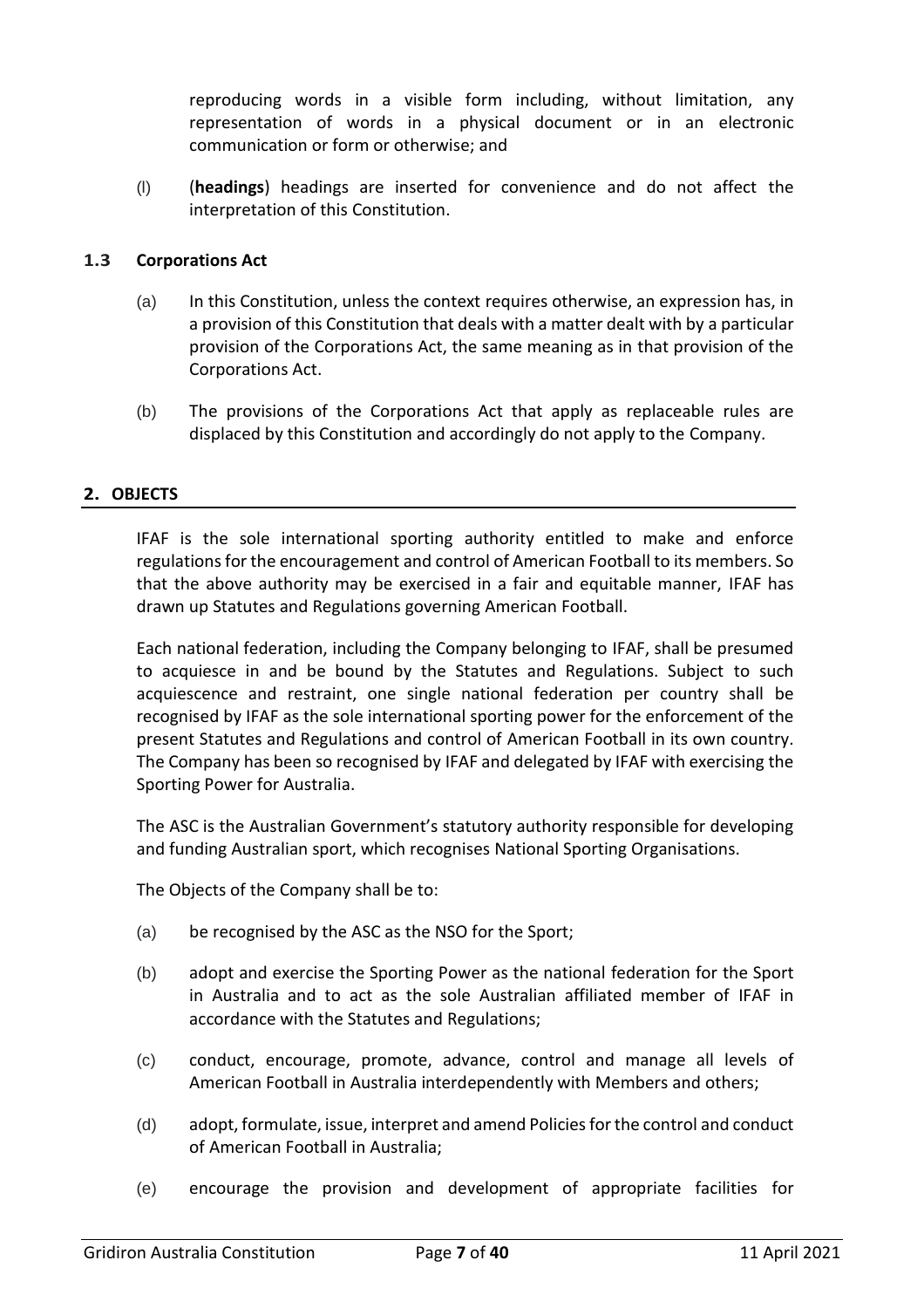participation in American Football;

- (f) maintain and enhance standards, quality and reputation of American Football for the collective and mutual benefit and interests of members and American Football;
- (g) promote the sport of American Football for commercial, government and public recognition and benefits;
- (h) be the only body entitled to prepare and enter Australian teams in international Sport competitions;
- (i) promote, control, manage and conduct American Football events, competitions and championships;
- (j) encourage and promote widespread participation in American Football and physical activity;
- (k) use and promote the Intellectual Property;
- (l) have regard to the public interest in its operations; and
- (m) undertake other actions or activities necessary, incidental or conducive to advance these Objects.

## <span id="page-7-0"></span>**3. POWERS**

Solely for furthering the Objects under **clause 2**, the Company, in addition to the Sporting Power and any other powers it has under the Corporations Act, has the legal capacity and powers of a company limited by guarantee as set out under section 124 of the Corporations Act.

## <span id="page-7-1"></span>**4. INCOME AND PROPERTY OF COMPANY**

#### <span id="page-7-2"></span>**4.1 Sole Purpose**

The income and property of the Company will only be applied towards the promotion of the Objects of the Company.

## <span id="page-7-3"></span>**4.2 Payments to Members**

No income or property will be paid or transferred directly or indirectly to any Member except for payments to a Member:

- (a) in return for any services rendered or goods supplied in the ordinary and usual course of business to the Company; or
- (b) of interest at a rate not exceeding current bank overdraft rates of interest for moneys lent; or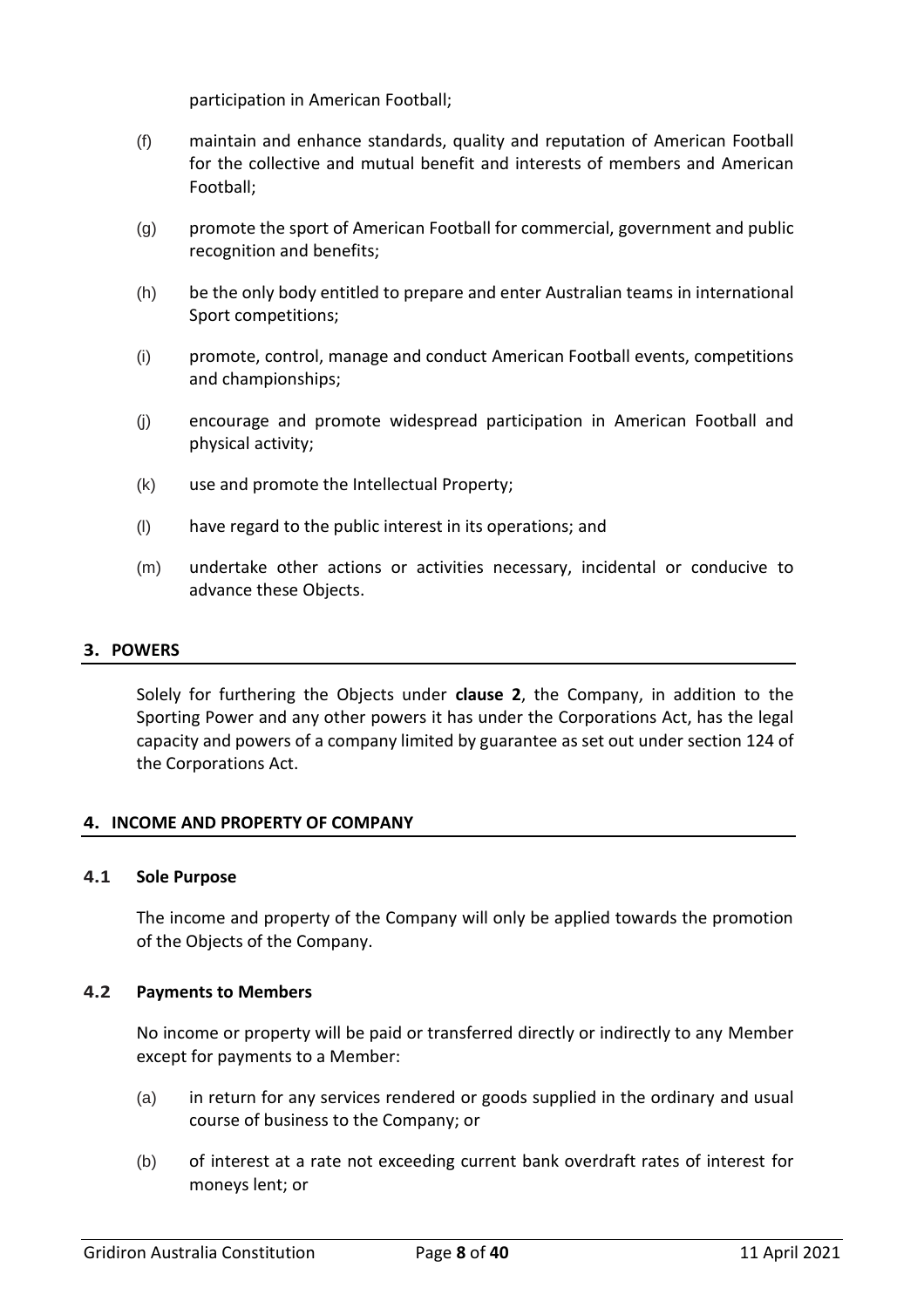(c) of reasonable rent for premises let to the Company by them.

# <span id="page-8-0"></span>**5. MEMBERSHIP**

#### <span id="page-8-1"></span>**5.1 Categories of Members**

Members of the Company shall fall into one of the following categories:

- (a) Individual Members, who are not entitled to receive notice of, attend or vote at General Meetings; or
- (b) Incorporated Members, who are legal entities that have a relationship with the Company. These Members fall into the following categories:
	- (i) Affiliate Members, which subject to this Constitution shall have the right to receive notice of, attend and vote at General Meetings; and
	- (ii) Associate Members, which are not entitled to receive notice of, attend or vote at General Meetings; or
- (c) such other category of Member as may be created by the Directors. Any category of Member created by the Directors under this **clause 5.1(c)** may not be granted voting rights.

## <span id="page-8-2"></span>**5.2 Individual Members**

- (a) A person will become an Individual Member, and the Directors will direct the Company Secretary to record their name, street address, email address and date on which they became a Member, in the register of Members kept by the Company, only upon meeting the criteria applicable to the relevant category of membership set out in this Constitution or under Policy and provided the Member has submitted an application, which is accepted by the Directors, in which the Member undertakes to:
	- (i) be bound by this Constitution, the Statutes and Regulations and the Policies (including Policies specific to the relevant category of Membership);
	- (ii) pay the fees and subscriptions determined to apply to the Member under **clause 9**; and
	- (iii) support the Company in the encouragement and promotion of its Objects.
- (b) The Secretary and Directors may make use of automated systems to register and accept Members and their applications.
- (c) An Individual Member is entitled to any benefits of membership prescribed to apply to Individual Members in the Policies.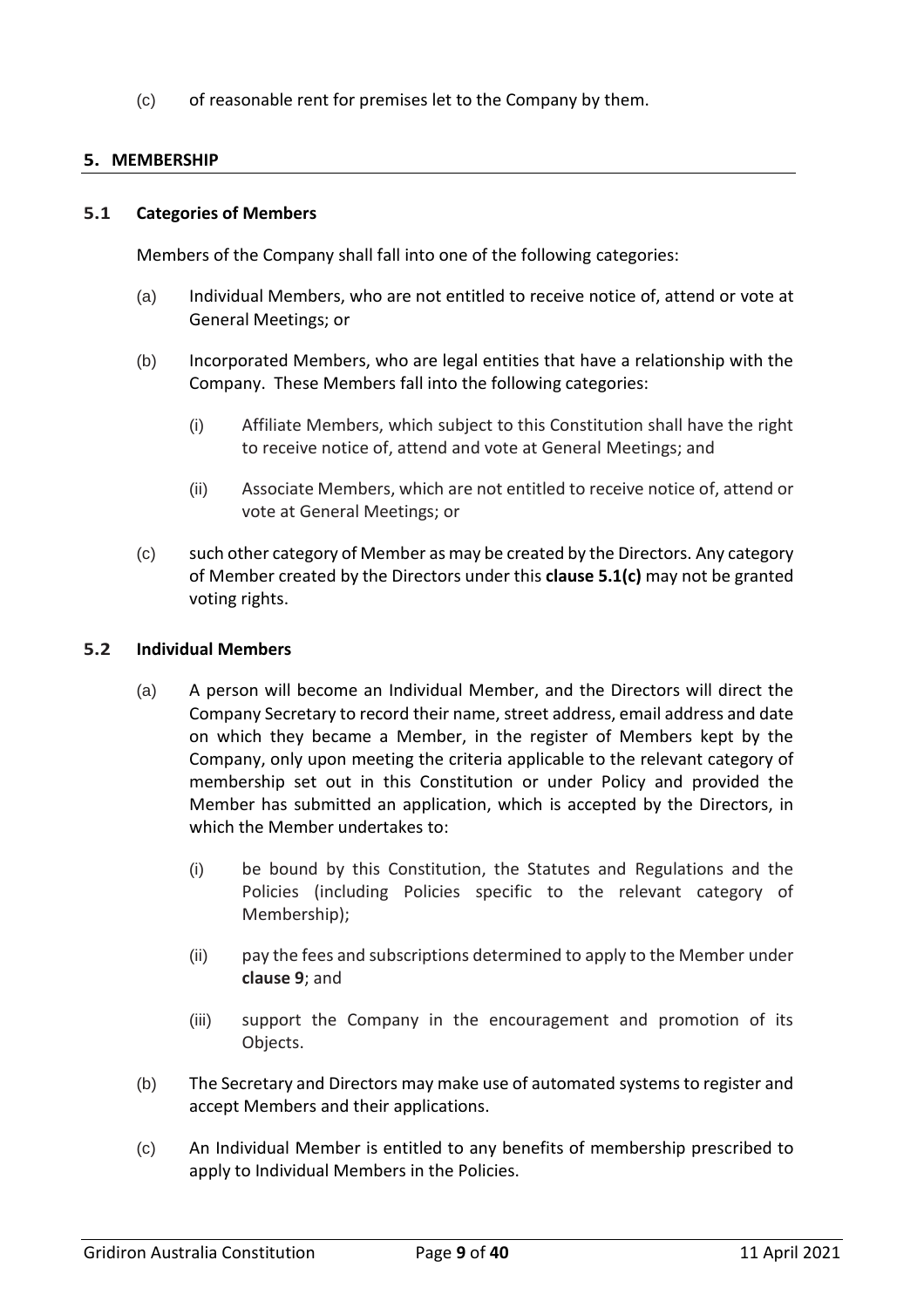(d) An Individual Member will not be deemed to be associated with an Affiliate Member unless they choose to be.

## <span id="page-9-0"></span>**5.3 Affiliate Members**

- (a) Affiliate Members are the only Member class that may vote at a General Meeting.
- (b) The Company may recognise Legal Entities that have a shared interest in the objects of the Company as Affiliate Members. Recognised Affiliate Members will have a distinct geographic and/or functional scope of their activities. These Affiliate Members will be tasked with carrying out the objects of the Company within their assigned scope.
	- (i) A State Body is an Affiliate Member where the scope of the Affiliate Member is based on geography. A State Body may also be a League, but may not be a Club.
	- (ii) A Functional Body is an Affiliate Member where the scope of the Affiliate Member is based on a functional aspect of the sport. It may not be a Club.
- (c) Where the scopes of Affiliate Members overlap, they will work together. The Directors will provide clarity of scope if required by way of Policy.
- (d) Notwithstanding **clause 5.3(a) and 5.3(b)**, the Company may allow Clubs and Leagues to associate with and be administered by an Affiliate Member with overlapping Geographic or Functional Scope.
- (e) Each Affiliate Member will:
	- (i) have objects that align with those of the Company as stated in **clause 2**  and do all that is reasonably necessary to enable the Objects to be achieved, having regard to any legislation applicable to that Affiliate Member;
	- (ii) effectively promulgate and enforce the Constitution and Policies of the Company and the Statutes and Regulations;
	- (iii) at all times act for and on behalf of the interests of the Company, the Members and American Football;
	- (iv) be responsible and accountable to the Company for fulfilling its obligations under the Company's strategic plan as revised from time to time;
	- (v) provide the Company with copies of its audited accounts, annual report and associated documents immediately following its Annual General Meeting;
	- (vi) provide the Company with copies of its business plans and budgets from time to time and within 14 days of request by the Directors;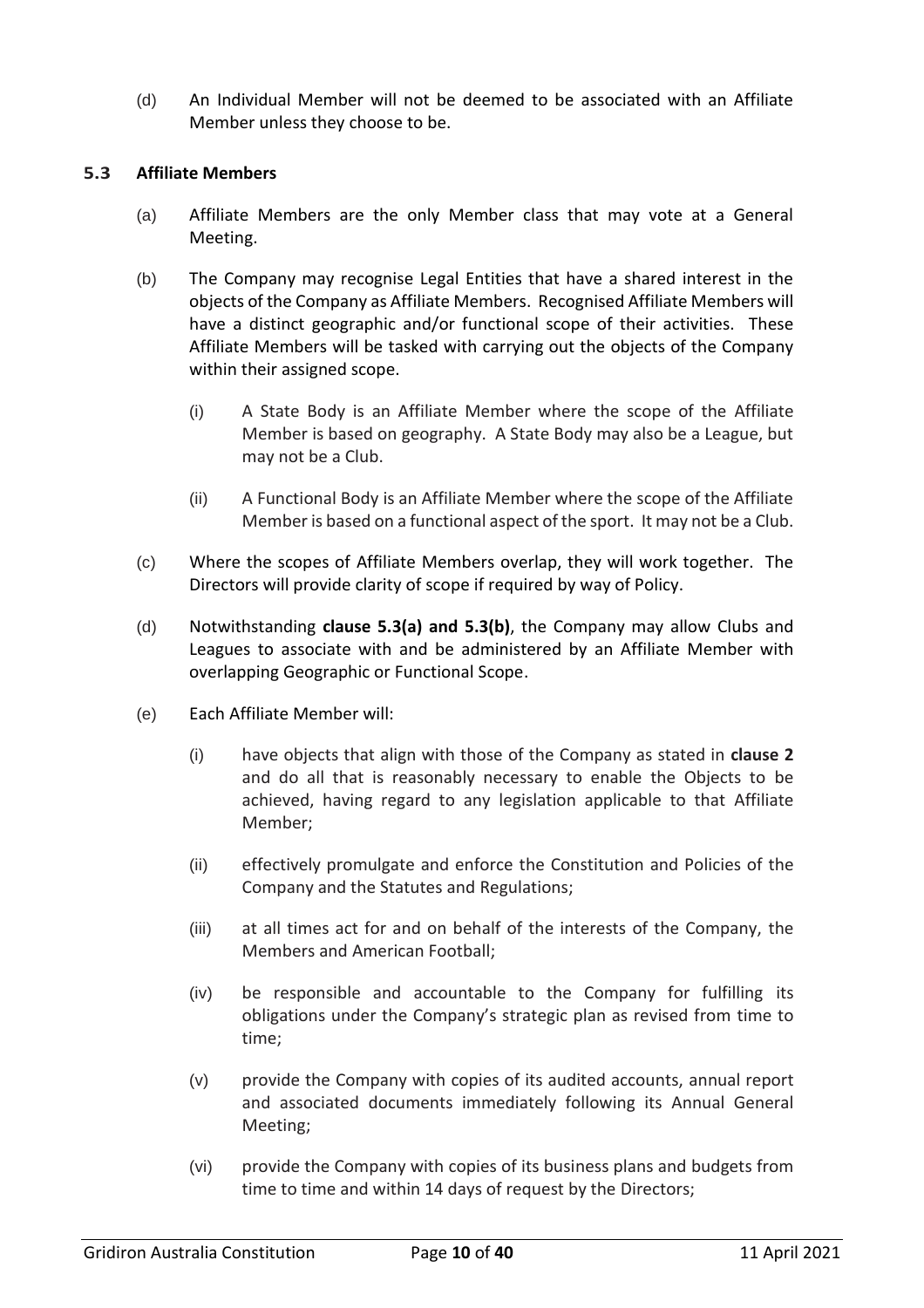- (vii) be bound by this Constitution and the Policies and the Statutes and Regulations;
- (viii) act in good faith and loyalty to maintain and enhance the Company and American Football, its standards, quality and reputation for the collective and mutual benefit of the Members and American Football;
- (ix) at all times operate with and promote mutual trust and confidence between the Company and the Members, promoting the economic and sporting success, strength and stability of each other and work cooperatively with each other in the pursuit of the Objects;
- (x) maintain a database of all clubs, officials and members Registered with it in accordance with the Policies and provide a copy to the Company upon request from time to time by the Directors in such means as may be required;
- (xi) not do or permit to be done any act or thing which might adversely affect or derogate from the standards, quality and reputation of American Football and its maintenance and development; and
- (xii) advise the Company as soon as practicable of any serious administrative, operational or financial difficulties, assist the Company in investigating those issues and cooperate with the Company in addressing those issues in whatever manner, including by:
	- (A) allowing the Company to appoint an administrator to conduct and manage its business and affairs; or
	- (B) allowing the Company itself to conduct all or part of the business or affairs of the relevant Affiliate Member,

and on such conditions as the Company considers appropriate.

- (f) Constitutions of Affiliate Members
	- (i) Each Affiliate Member shall take all steps necessary to ensure its constituent documents conform, and amendments conform, with this Constitution and the Policies, subject to any prohibition or inconsistency in any legislation applicable to that Affiliate Member.
	- (ii) The constituent documents and any proposed amendments to the constituent documents of each Affiliate Member shall be subject to the approval of the Company.
	- (iii) It shall be the duty of the Company to approve, without delay, such constituent documents and proposed amendments to constituent documents as may be submitted by the Affiliate Member provided that the said constituent documents and proposed amendments conform to this Constitution or the Policies.
	- (iv) If the constituent documents do not conform to this Constitution or the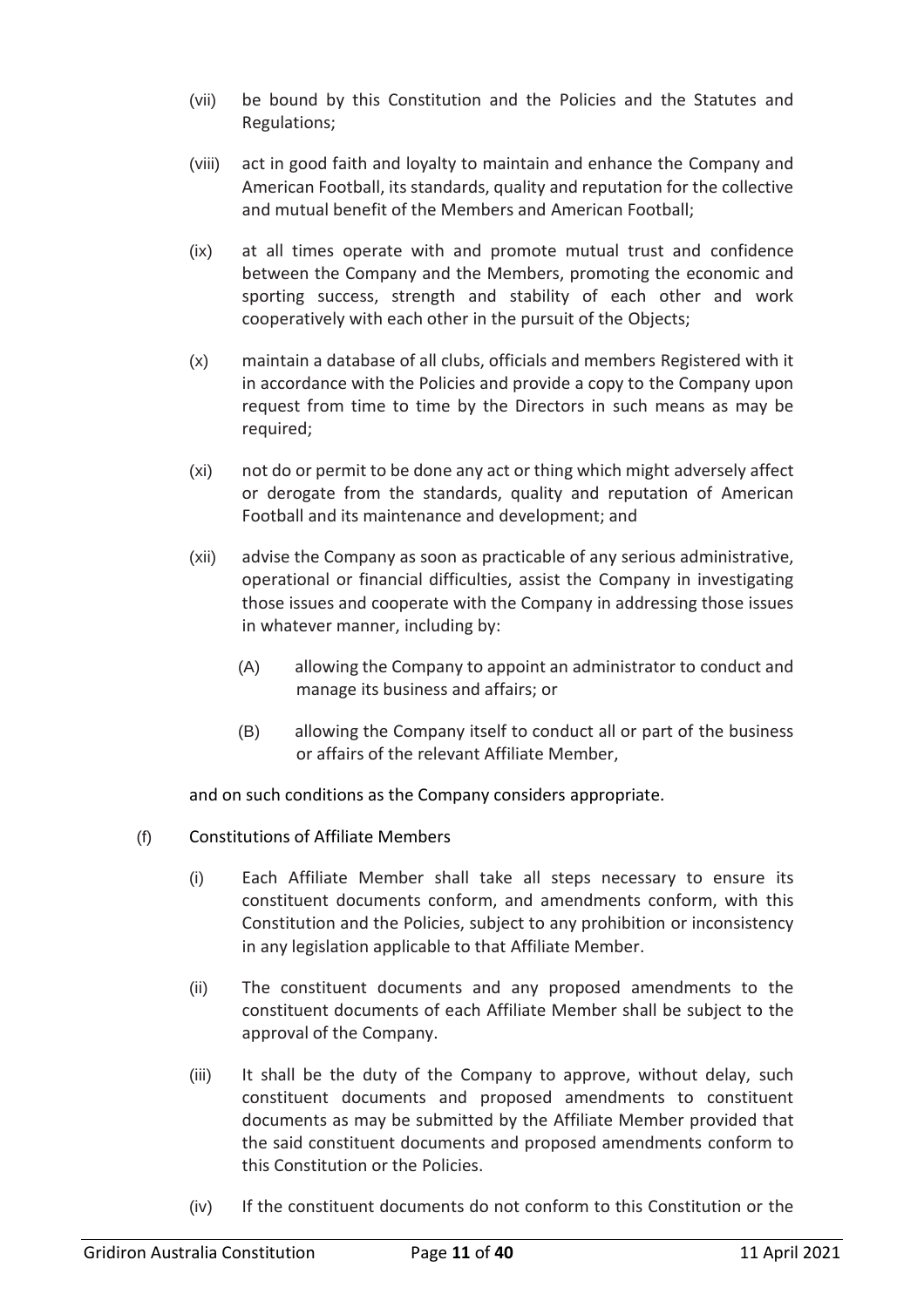Policies, the relevant Affiliate Member shall, without delay, take all steps necessary to address the inconsistency so that those documents conform to this Constitution and the Policies.

- (v) For the avoidance of doubt, if any inconsistency remains between the constituent documents of an Affiliate Member and this Constitution or the Policies, this Constitution and the Policies shall prevail to the extent of that inconsistency.
- (vi) The constituent documents of an Affiliate Member must require the Affiliate Member to:
	- (A) advise the Company as soon as practicable of any serious administrative, operational or financial difficulties the Affiliate Member is having;
	- (B) assist the Company in investigating those issues; and
	- (C) cooperate with the Company in addressing those issues in whatever manner, including by allowing the Company to appoint an administrator to conduct and manage the Affiliate Member's business and affairs, or to allow the Company itself to conduct all or part of the business or affairs of the Affiliate Member and on such conditions as the Company considers appropriate.
- (g) The Directors may develop and implement Policies which may set out the membership criteria to be met by Affiliate Member and the privileges and benefits of Affiliate Member membership in addition to those set out in this Constitution.

# <span id="page-11-0"></span>**5.4 Associate Members**

- (a) Only a legal entity may become an Associate Member.
- (b) No Associate Member shall be registered with the Company as an Associate Member respectively except in accordance with this **clause 5.4**. The Company may at its discretion refuse to accept an Associate Member and shall not be required or compelled to provide any reason for such rejection.
- (c) Subject to **clause 5.4(b)**, upon meeting the criteria applicable to the relevant category of membership set out in this Constitution or under Policy and provided the Member has submitted an application, which is accepted by the Directors, in which the Member undertakes to:
	- (i) be bound by this Constitution, the Statutes and Regulations and the Policies (including Policies specific to the relevant category of Membership);
	- (ii) pay the fees and subscriptions determined to apply to the Member under **clause 9**; and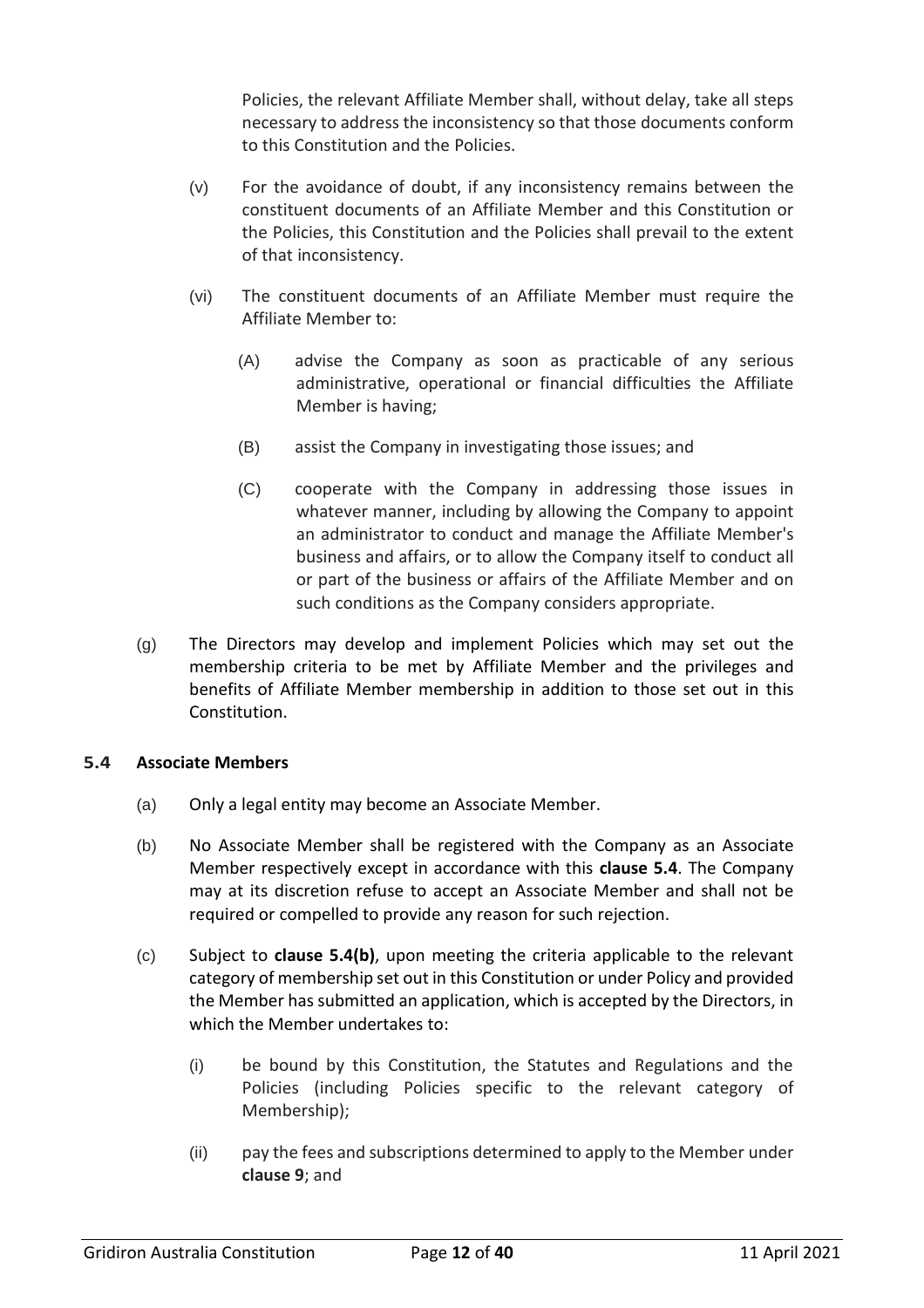- (iii) support the Company in the encouragement and promotion of its Objects.
- (d) In order to become an Associate Member, a legal entity must submit an application accompanied by an up-to-date copy of that legal entity's constituent documents.
- (e) Associate Membership may be granted by the Directors in respect of an application made under **clause 5.4(d)** on such terms and conditions as the Directors may see fit.
- (f) Associate Membership may be suspended or cancelled by the Directors provided that the Directors comply with the procedure set out in the relevant Policy.
- (g) The Policies will set out:
	- (i) the categories of Associate Membership that exist;
	- (ii) the criteria to be met by each category of Associate Member;
	- (iii) the privileges and benefits of each category of Associate Member in addition to those set out in this Constitution; and
	- (iv) the procedure for suspending or cancelling Associate Membership.

#### <span id="page-12-0"></span>**5.5 General**

- (a) The Company must keep a register of all Members in accordance with the Corporations Act.
- (b) No Member whose membership ceases has any claim against the Company or the Directors for damages or otherwise arising from cessation or termination of membership.
- (c) Membership is specific to each Member. No Member shall, or purport to, assign the rights comprising or associated with membership to any other person or entity and any attempt to do so shall be void.
- (d) A Member must treat all staff, contractors and representatives of the Company with respect and courtesy at all times.
- (e) A Member must not act in a manner unbecoming of a Member or prejudicial to the Objects and interests of the Company or the Sport, or both.

## <span id="page-12-1"></span>**5.6 Limited Liability**

Members have no liability in that capacity except as set out in **clause 25**.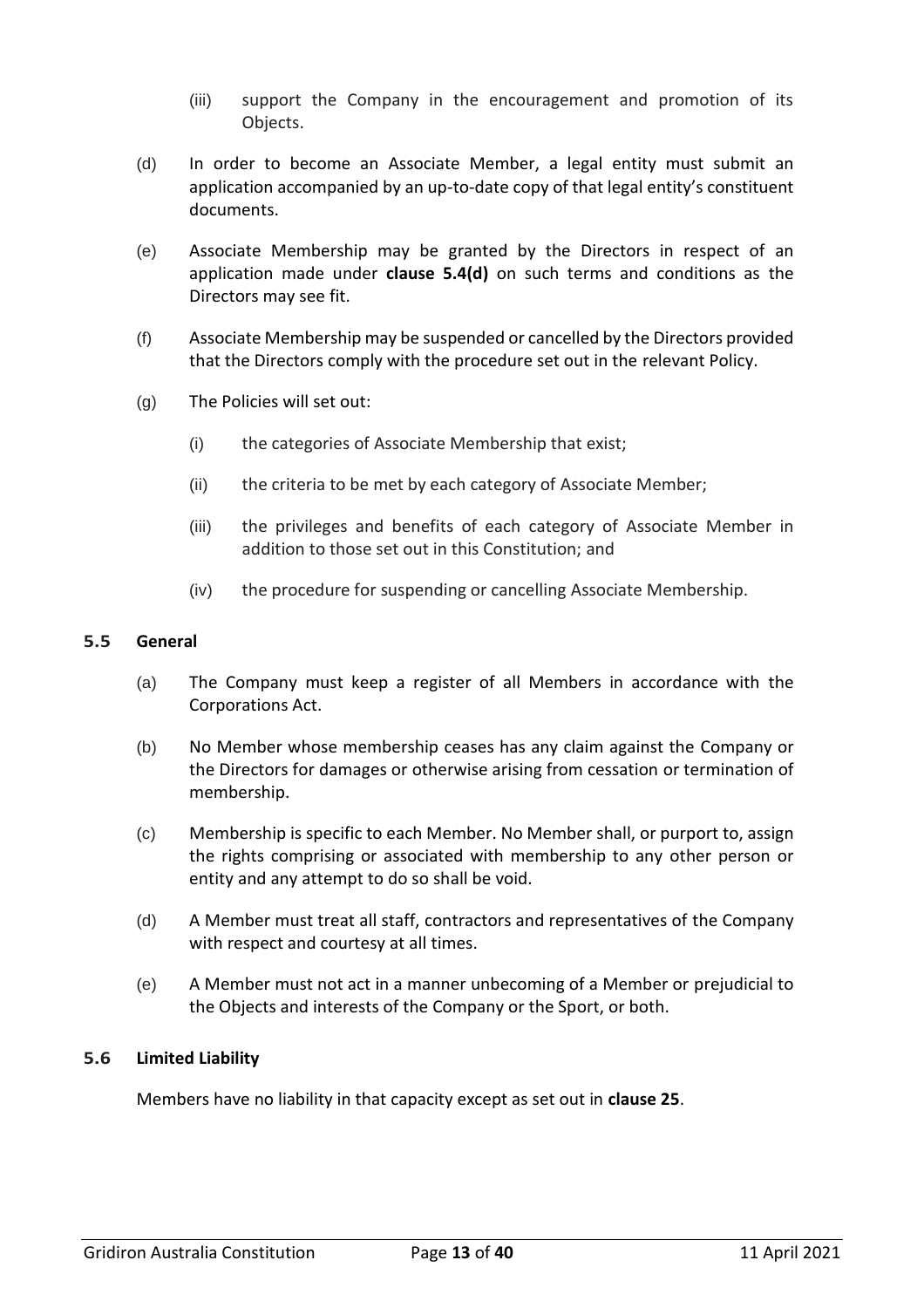#### <span id="page-13-1"></span><span id="page-13-0"></span>**6.1 Cessation**

- (a) An Individual Member ceases to be a Member on:
	- (i) resignation;
	- (ii) death;
	- (iii) the termination of their membership according to this Constitution or the Policies; or
	- (iv) no longer meeting the requirements for membership according to **clause 5**
- (b) An Associate Member ceases to be a Member on:
	- (i) resignation;
	- (ii) being dissolved or otherwise ceasing to exist;
	- (iii) the termination of their membership according to this Constitution or the Policies; or
	- (iv) no longer meeting the requirements for membership according to **clause 5**
- (c) An Affiliate Member ceases to be a Member on:
	- (i) being dissolved or otherwise ceasing to exist;
	- (ii) that Member being allowed to resign under **clause 6.2(b)**, or
	- (iii) ceasing to be a Member in accordance with **clause 8**.

## <span id="page-13-2"></span>**6.2 Resignation**

- (a) For the purposes of **clause 6.1(a)** and **clause 6.1(b)**, an Individual Member or Associate Member may resign as a member of the Company by giving 14 days written notice to the Directors.
- (b) For the purposes of **clause 6.1(c)** where an Affiliated Member seeks to resign as a member of the Company the written request must be accompanied by a copy of the special resolution passed by the Affiliated Members resolving that the Affiliated Member resign from the Company. The resignation will only occur if Directors resolve to accept it, which they are not required to do.

## <span id="page-13-3"></span>**6.3 Forfeiture of Rights**

A Member who or which ceases to be a Member shall forfeit all right in and claim upon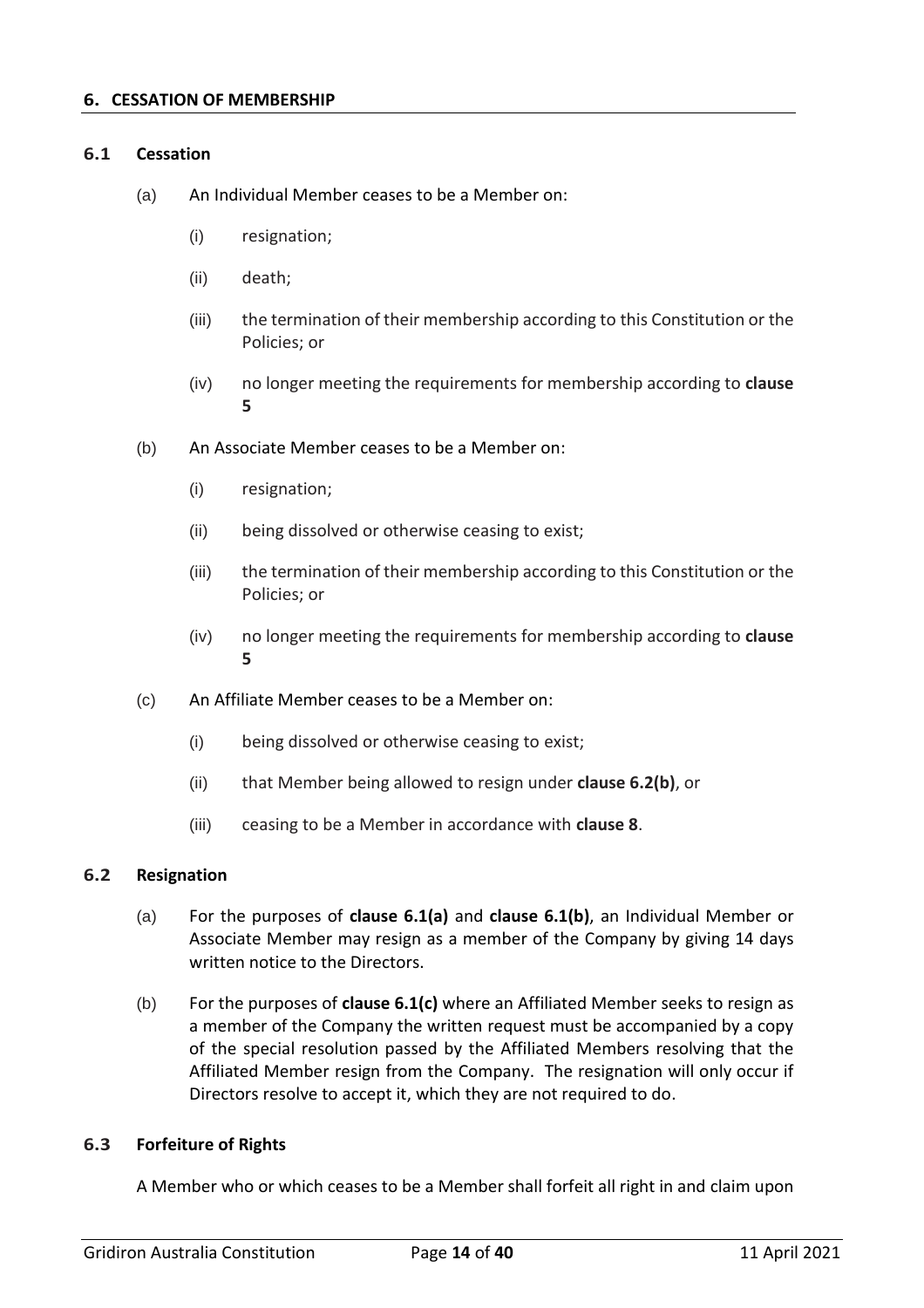the Company or the Directors for damages or otherwise, or claim upon its property including the Intellectual Property.

## <span id="page-14-0"></span>**7. GRIEVANCES AND DISCIPLINE OF MEMBERS**

### <span id="page-14-1"></span>**7.1 Jurisdiction**

All Members will be subject to, and submit unreservedly to, the jurisdiction, procedures, penalties and appeal mechanisms of the Company whether under the Policies or under this Constitution.

#### <span id="page-14-2"></span>**7.2 Policies**

- (a) The Directors may make a Policy or Policies:
	- (i) for the hearing and determination of:
		- (A) grievances by any Member who feels aggrieved by a decision or action of the Company (or Affiliate Member); and
		- (B) disputes between Members relating to the conduct or administration of American Football;
	- (ii) for the discipline of Members;
	- (iii) for the formation and administration of an appeals tribunal which must be independent of any party before it on the matter which is the subject of the appeal in question; and
	- (iv) for the termination of Members (except in respect of Affiliate Members).
- (b) The Directors in their sole discretion may refer an allegation (which in the opinion of the Directors is not vexatious, trifling or frivolous) by a complainant (including a Director or a Member) that a Member has:
	- (i) breached, failed, refused or neglected to comply with a provision of this Constitution, the Policies or any other resolution or determination of the Directors or any duly authorised Committee; or
	- (ii) acted in a manner unbecoming of a Member or prejudicial to the Objects and interests of the Company or American Football, or both; or
	- (iii) prejudiced the Company or American Football or brought the Company or American Football or themselves into disrepute,

for investigation or determination either under the procedures set down in the Policies or by such other procedure and/or persons as the Directors consider appropriate.

(c) During investigatory or disciplinary proceedings under this **clause 7**, a respondent may not participate in American Football, pending the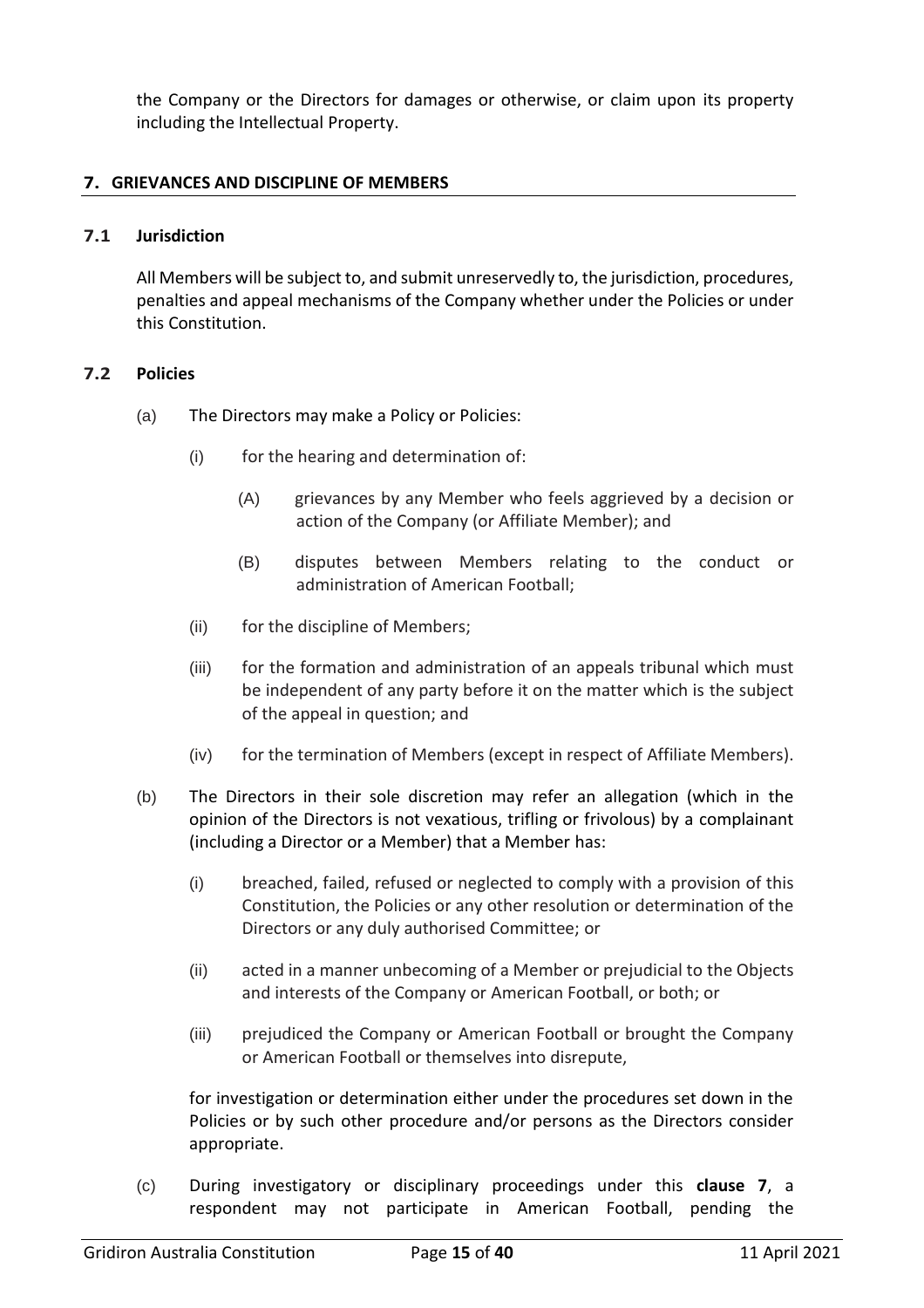determination of such proceedings (including any available appeal) unless the Directors decide continued participation is appropriate having regard to the matter at hand.

(d) The Directors may include in any Policy or Policies a final right of appeal to an independent body outside the control of the Sport.

## <span id="page-15-0"></span>**8. TERMINATION OF MEMBERSHIP OF AN AFFILIATE MEMBER**

### <span id="page-15-1"></span>**8.1 Sanctions for Discipline of Affiliate Members**

Without limiting matters that may be referred to in the Policies, any Affiliate Member that is determined by the Directors to have acted in a manner set out in **clause 7.2(b)** shall be liable for the sanctions set out in that Policy, including termination of Membership (which shall only take place in accordance with the procedure set out in this **clause 8**).

## <span id="page-15-2"></span>**8.2 Termination of Membership of Affiliate Members**

- (a) No recommendation can be made by the Directors under this **clause 8** unless all avenues of appeal available to the relevant Affiliate Member under the Policies have been exhausted.
- (b) Subject to compliance with **clause 8.2(a)** (and the Policies), the Directors may recommend to a General Meeting to terminate the membership of an Affiliate Member.
- (c) Upon recommendation from the Directors under **clause 8.2(b)**, a General Meeting may, by Special Resolution, terminate the membership of an Affiliate Member.
- (d) Where the membership of an Affiliate Member is terminated in accordance with this **clause 8.2**, the Directors may admit another body, which meets the requirements in clause 5.3(a), as the Affiliate Member with similar scope.

## <span id="page-15-3"></span>**9. FEES AND SUBSCRIPTIONS**

## <span id="page-15-4"></span>**9.1 Membership Fee**

- (a) The Directors must determine from time to time:
	- (i) the amount (if any) payable by an applicant for membership;
	- (ii) the amount of the annual subscription fee payable by each Member, or any category of Members;
	- (iii) any other amount to be paid by each Member, or any category of Members, whether of a recurrent or any other nature; and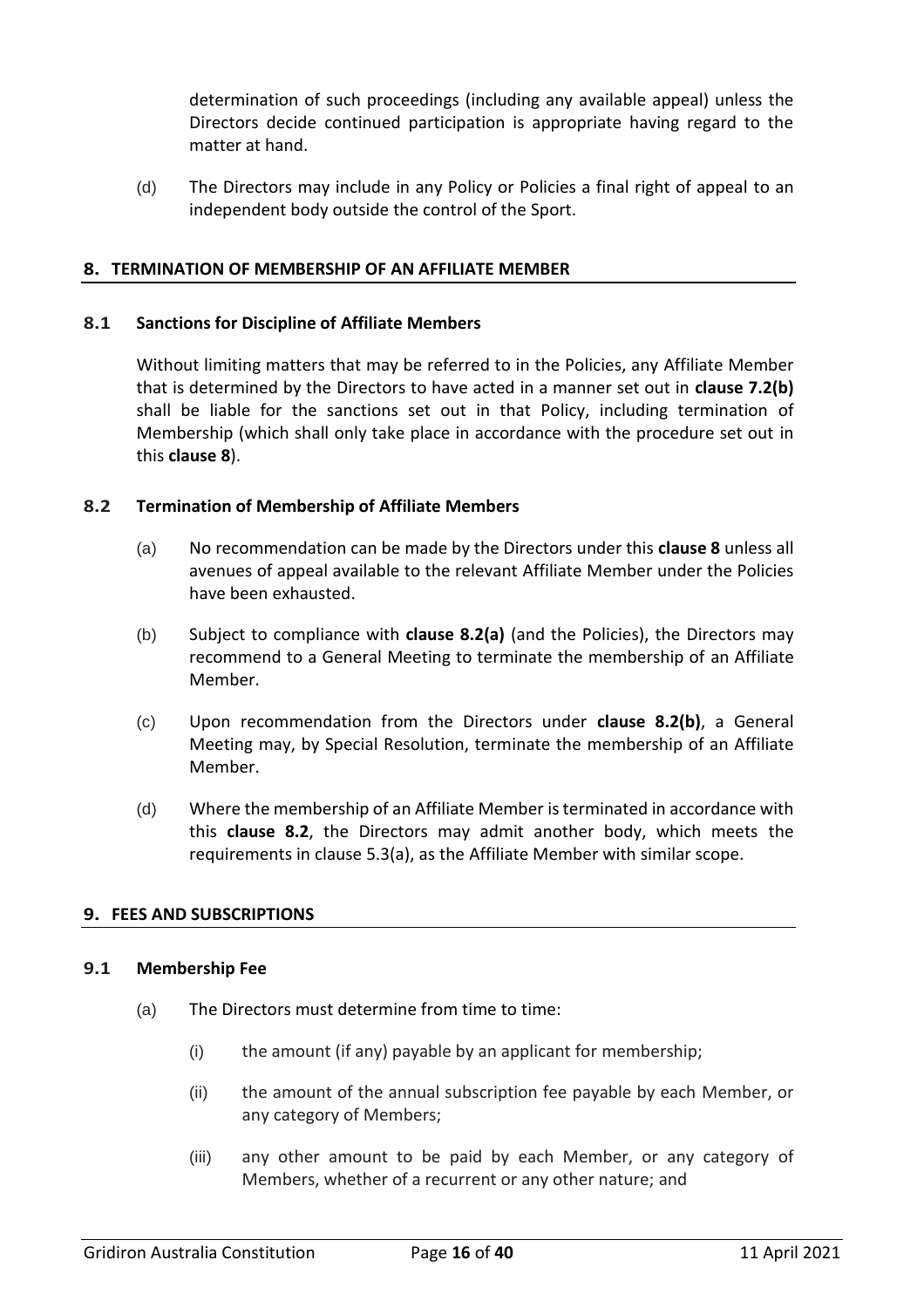- (iv) the payment method and the due date for payment.
- (b) Each Member must pay to the Company the amounts determined under this **clause 9** in accordance with **clause 9.1(a)(iv)**.

## <span id="page-16-0"></span>**9.2 Non-Payment of Fees**

Subject to **clause 5.3(a)**, the right of a Member to attend and vote at a General Meeting is suspended while the payment of any subscription or other amount determined under **clause 9** is in arrears greater than 90 days.

## <span id="page-16-1"></span>**9.3 Deferral or reduction of subscriptions**

- (a) The Directors may defer the obligations of a Member to pay a subscription or other amount, or reduce (including to zero) the subscription or other amount payable by a Member, if the Directors are satisfied that:
	- (i) there are reasonable grounds for doing so;
	- (ii) the Company will not be materially disadvantaged as a result; and
	- (iii) the Member agrees to pay the deferred or (if greater than zero) the reduced subscription or other amount within a time fixed by the Directors.
- (b) If the Directors defer or reduce a subscription or other amount payable by a Member under this **clause 9.3**, that Member will retain their rights to attend and vote at a General Meeting, unless otherwise specified by the Directors.

## <span id="page-16-2"></span>**10.GENERAL MEETINGS**

## <span id="page-16-3"></span>**10.1 Annual General Meeting**

AGMs of the Company are to be held:

- (a) according to the Corporations Act; and
- (b) at a date and venue determined by the Directors.

## <span id="page-16-4"></span>**10.2 Power to convene General Meeting**

- (a) The Directors may convene a General Meeting when they think fit and must do so if required by the Corporations Act.
- (b) The Voting Members may convene a General Meeting in accordance with the Corporations Act.

## <span id="page-16-5"></span>**10.3 Notice of a General Meeting**

(a) Notice of a General Meeting of Members must be given: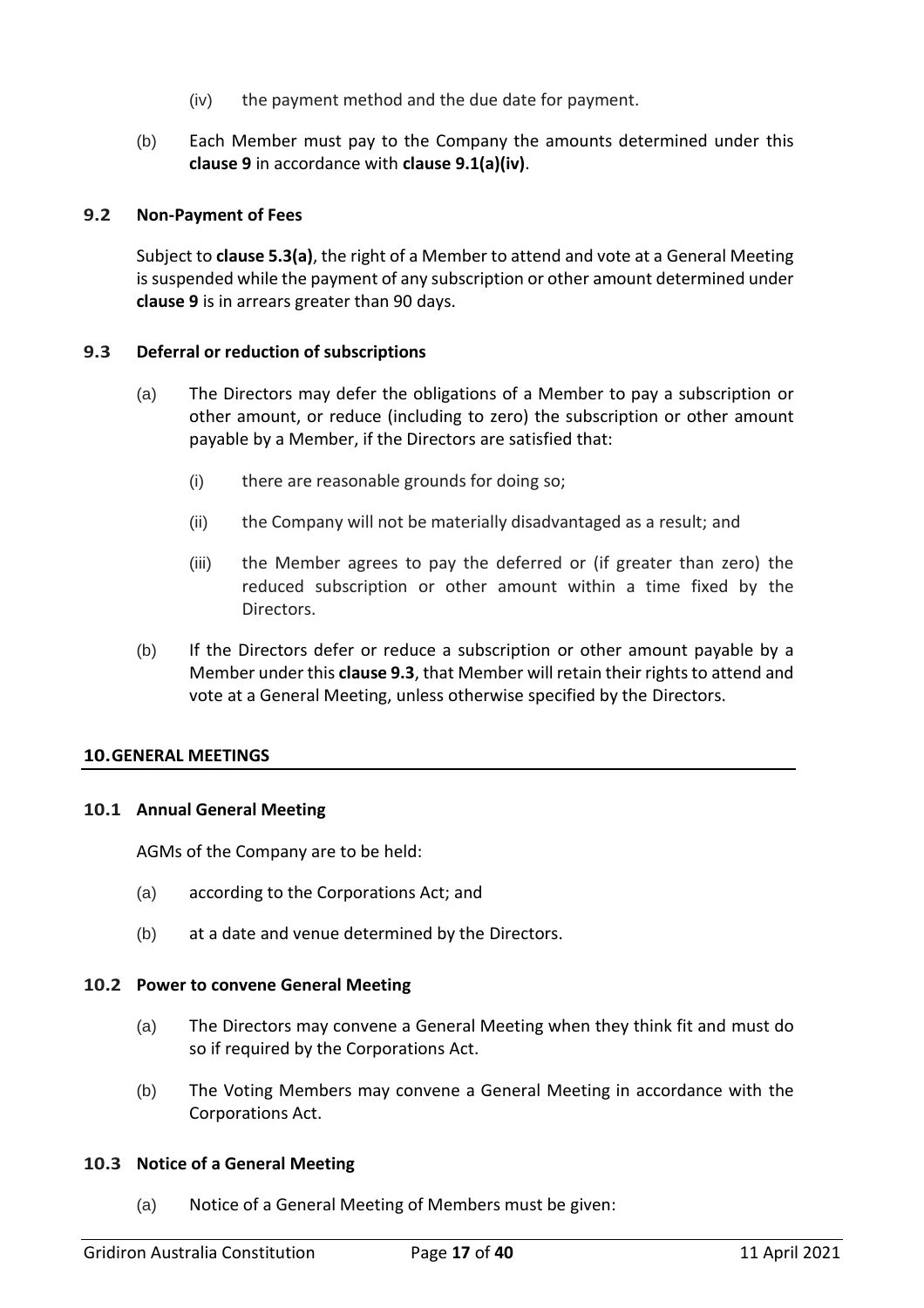- (i) to all Members entitled to attend the General Meeting, the Directors, and the auditor of the Company; and
- (ii) in accordance with **clause 23** and the Corporations Act.
- (b) At least 28 days prior to the proposed date of the AGM, the CEO will request from Voting Members notices of motions, which must be received no less than 21 days prior to the AGM.
- (c) At least 14 days' notice of the time and place of a General Meeting must be given, together with:
	- (i) all information required to be included in accordance with the Corporations Act;
	- (ii) in the case of a proposed Special Resolution, the intention to propose the Special Resolution and the terms of the proposed Special Resolution;
	- (iii) where applicable, any notice of motion received from any Voting Member or Director in accordance with the Corporations Act; and
	- (iv) where applicable, a list of all nominations received for positions to be elected at the relevant General Meeting.

## <span id="page-17-0"></span>**10.4 No other business**

No business other than that stated in the notice of meeting may be transacted at a General Meeting.

## <span id="page-17-1"></span>**10.5 Cancellation or postponement of General Meeting**

Where a General Meeting (including an AGM) is convened by the Directors they may, if they think fit, cancel the meeting or postpone the meeting to a date and time they determine. This clause does not apply to a General Meeting convened by:

- (a) Members according to the Corporations Act;
- (b) the Directors at the request of Members; or
- (c) a court.

## <span id="page-17-2"></span>**10.6 Written notice of cancellation or postponement of General Meeting**

Notice of the cancellation or postponement of a General Meeting must state the reasons for doing so and be given to:

- (a) each Member entitled to attend the General Meeting; and
- (b) each other person entitled to notice of a General Meeting under the Corporations Act.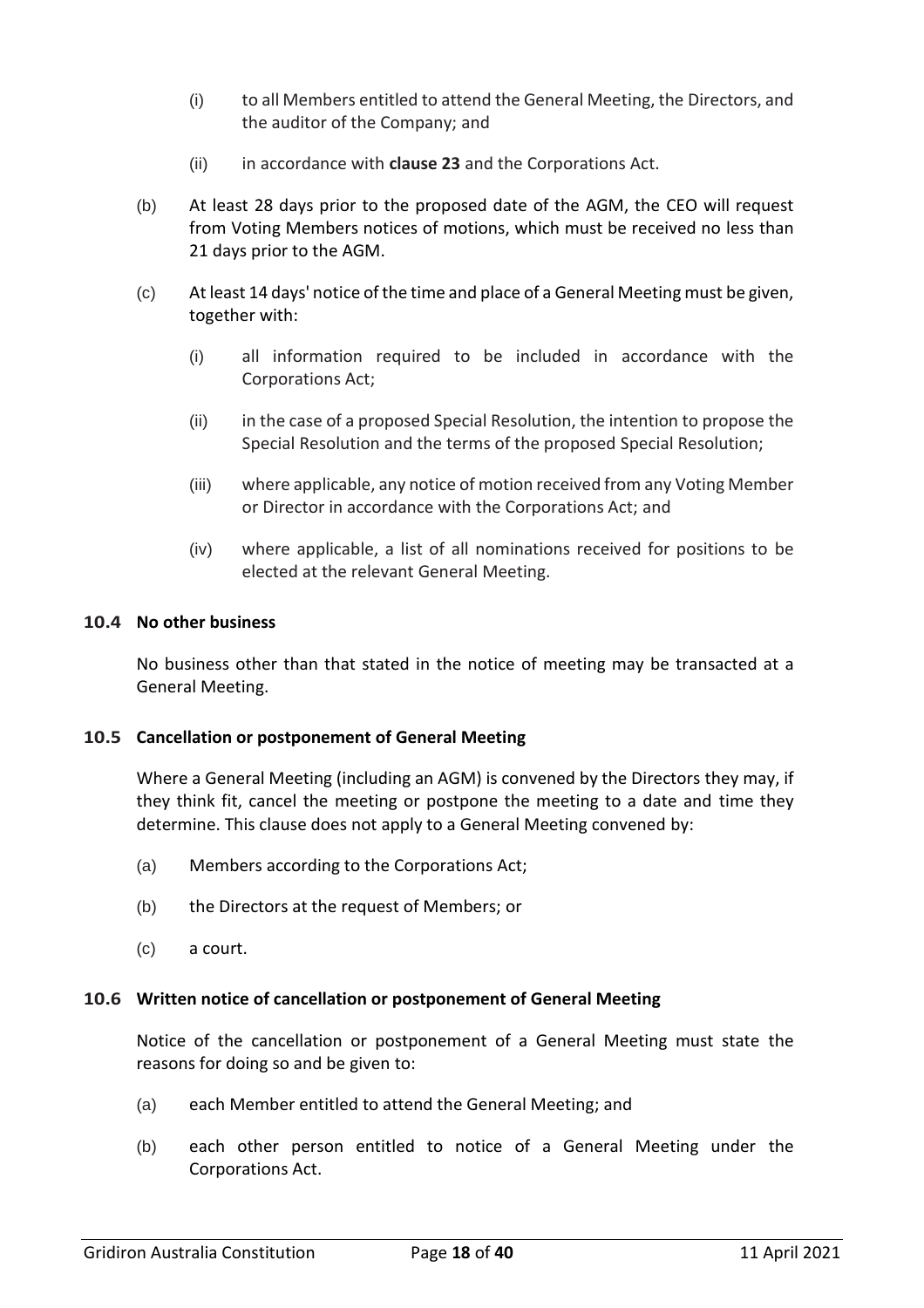# <span id="page-18-0"></span>**10.7 Contents of notice postponing General Meeting**

A notice postponing a General Meeting must specify:

- (a) the new date and time for the meeting;
- (b) the place where the meeting is to be held, which may be either the same as or different to the place specified in the notice originally convening the meeting; and
- (c) if the meeting is to be held in two or more places, the technology that will be used to hold the meeting in that manner.

## <span id="page-18-1"></span>**10.8 Number of clear days for postponement of General Meeting**

The number of clear days from the giving of a notice postponing a General Meeting to the date specified in that notice for the postponed meeting must not be less than the number of clear days' notice of that General Meeting required to be given by **clause 11.8** or the Corporations Act.

#### <span id="page-18-2"></span>**10.9 Business at postponed General Meeting**

The only business that may be transacted at a postponed General Meeting is the business specified in the notice originally convening the meeting.

### <span id="page-18-3"></span>**10.10 Representative, proxy or attorney at postponed General Meeting**

Where:

- (a) by the terms of an instrument appointing a Representative, proxy or attorney that appointed person is authorised to attend and vote at a General Meeting on behalf of the appointing Member to be held on a specified date or at a General Meeting or General Meetings to be held on or before a specified date; and
- (b) the date for the meeting is postponed to a date later than the date specified in the instrument,

then that later date is substituted for the date specified in the instrument appointing that appointed person, unless the appointing Member notifies the Company in writing to the contrary at least 48 hours before the time at which the postponed meeting is to be held.

#### <span id="page-18-4"></span>**10.11 Non-receipt of notice**

The non-receipt of a notice convening, cancelling or postponing a General Meeting by, or the accidental omission to give a notice of that kind to, a person entitled to receive it, does not invalidate any resolution passed at the General Meeting or at a postponed meeting or the cancellation or postponement of the meeting.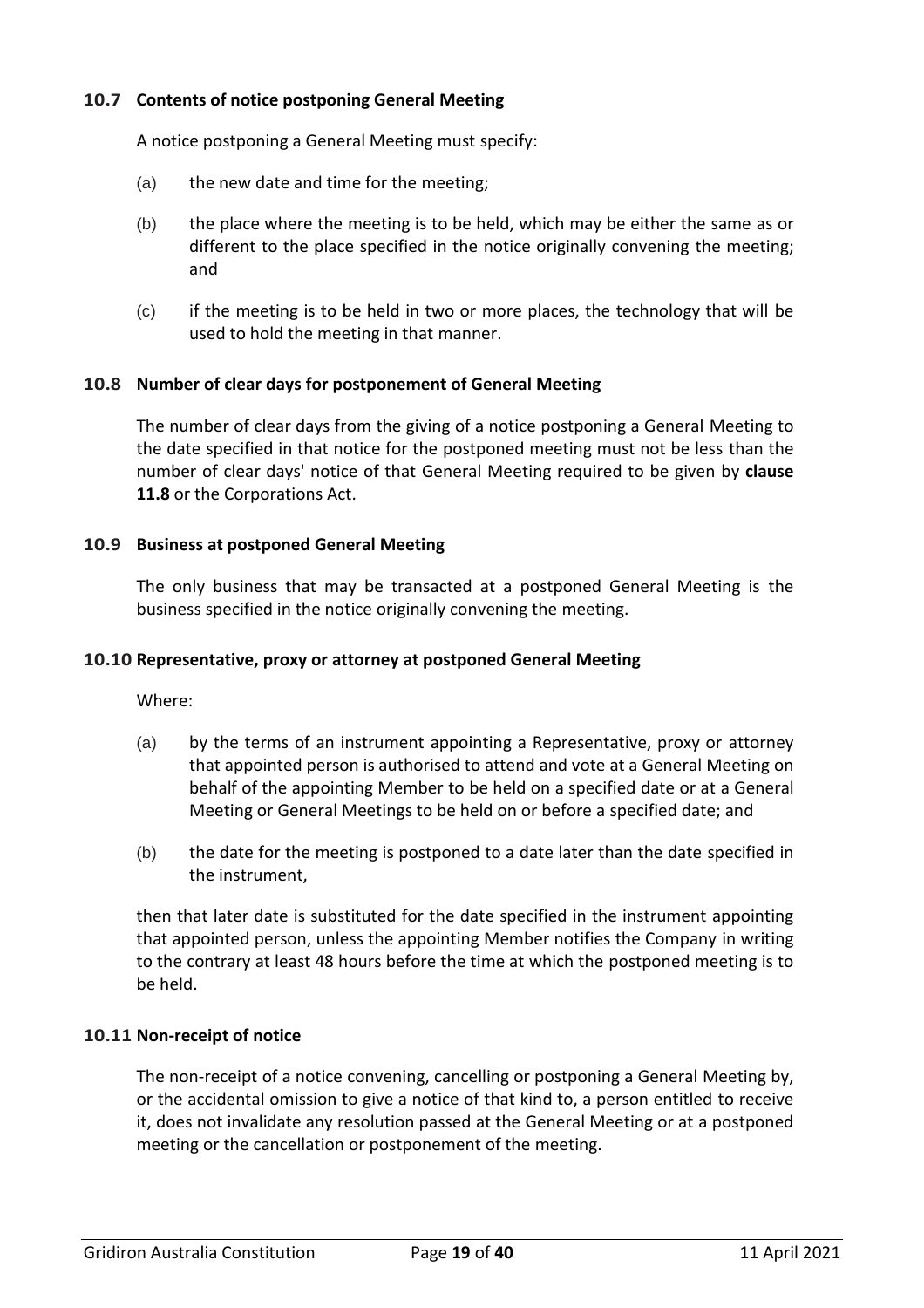## <span id="page-19-0"></span>**10.12 Right to appoint representative**

- (a) In accordance with the Corporations Act, each Voting Member is entitled to appoint an individual as their Representative to attend General Meetings, provided that the Voting Member has not appointed a proxy under **clause 10.13**, and to exercise the powers of the Voting Member in relation to resolutions to be passed without meetings.
- (b) A Voting Member may appoint more than one Representative but only one Representative may exercise the Voting Member's powers at any one time.
- (c) In addition to each Voting Member's appointed Representative, each Voting Member shall be entitled to appoint one further representative to attend meetings on their behalf but not vote.

## <span id="page-19-1"></span>**10.13 Right to appoint proxy**

- (a) A Voting Member entitled to attend a General Meeting of the Company is entitled to appoint a person as their proxy to attend the meeting in their place in accordance with the Corporations Act.
- (b) A proxy may be revoked by the appointing Member at any time by notice in writing to the Company.

## <span id="page-19-2"></span>**10.14 Form of proxy**

The instrument appointing a proxy may be in form determined by the Directors from time to time provided it complies with the requirements under the Corporations Act.

## <span id="page-19-3"></span>**10.15 Attorney of Member**

A Member may appoint an attorney to act on the Member's behalf at all or any meetings of the Company.

## <span id="page-19-4"></span>**10.16 Lodgement of proxy or attorney documents**

- (a) A proxy or Attorney may vote at a General Meeting or an adjourned or postponed meeting (as the case may be) only if the instrument appointing the proxy or attorney, and the original or a certified copy of the power of attorney or other authority (if any) under which the instrument is signed, are received by the Company:
	- (i) at the office, the facsimile number at the office or at such other place, facsimile number or electronic address specified for that purpose in the notice of meeting; and
	- (ii) at least 48 hours before the scheduled commencement time for the meeting or adjourned or postponed meeting (as the case may be) at which the person named in the instrument proposes to vote. The scheduled commencement time is as specified in the notice of meeting.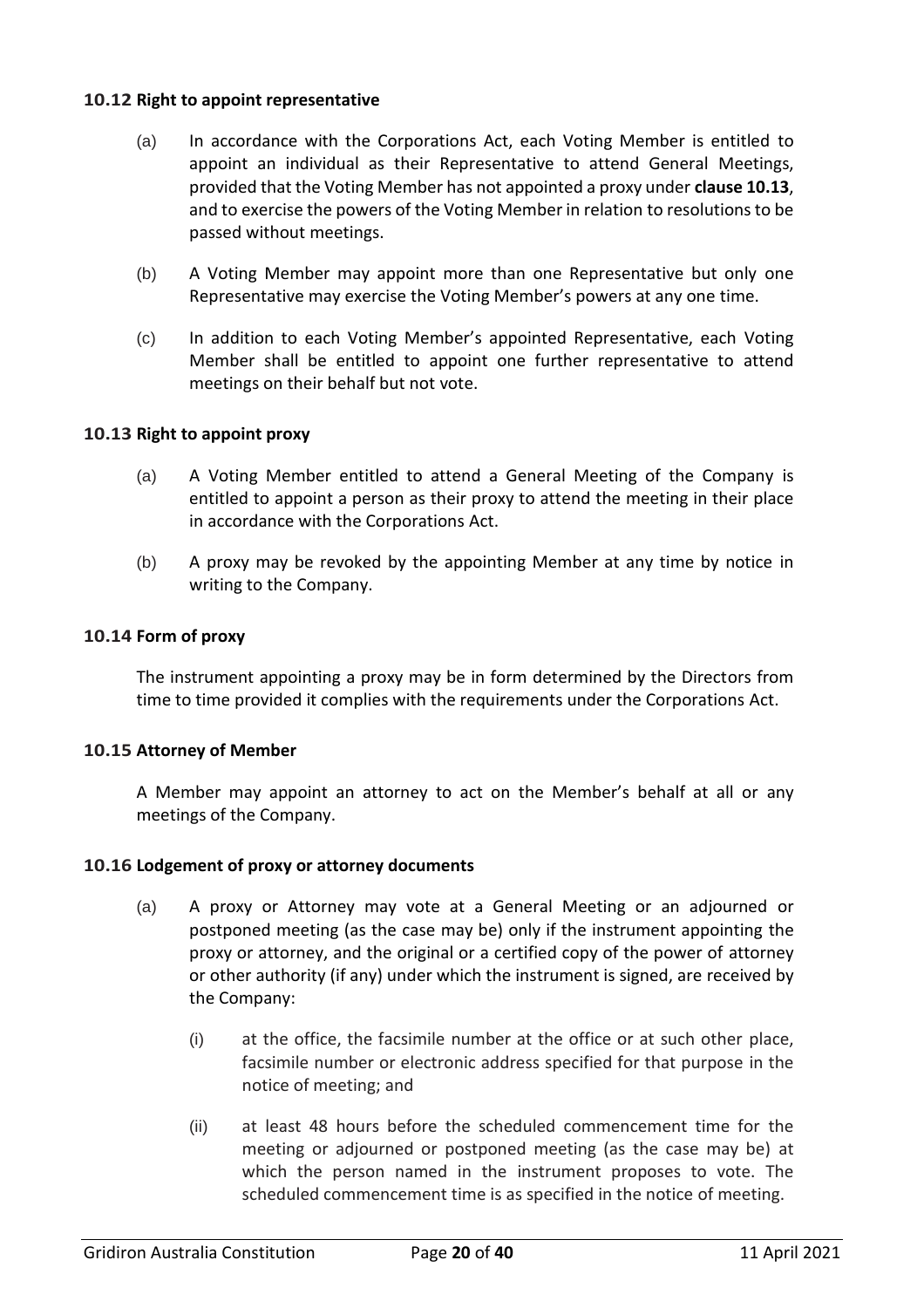(b) An undated proxy is taken to be dated on the day that it is received by the Company.

## <span id="page-20-0"></span>**10.17 Authority given by appointment**

- (a) Unless the terms of the appointment specify to the contrary, an appointment by a Voting Member confers authority on a proxy, attorney or Representative:
	- (i) to agree to a General Meeting being convened by shorter notice than is required by the Corporations Act or by this Constitution;
	- (ii) to speak to any proposed resolution; and
	- (iii) to demand or join in demanding a poll on any resolution.
- (b) Unless the terms of the appointment specify to the contrary, even if the instrument of appointment refers to specific resolutions and directs the proxy, attorney or Representative on how to vote on those resolutions, the appointment is taken to confer authority:
	- (i) to vote on any amendment moved to the proposed resolutions and on any motion that the proposed resolutions not be put or any similar motion;
	- (ii) to vote on any procedural motion; and
	- (iii) to act generally at the meeting.
- (c) Unless the terms of the appointment specify to the contrary, if the instrument of appointment refers to a specific meeting to be held at a specified time or venue and the meeting is postponed or adjourned or changed to another venue, then the appointment confers authority to attend and vote:
	- (i) at the postponed or adjourned meeting; or
	- (ii) at the new venue.
- (d) An appointment of a proxy may be a standing proxy that is, the appointment under the proxy remains valid until it is revoked by the Voting Member that made the appointment.
- (e) The instrument appointing a proxy may provide for the Chairperson to act as proxy in the absence of any other appointment or if the person or persons nominated fails or fail to attend the meeting.
- (f) The instrument appointing a proxy may direct the manner in which the proxy is to vote in respect of a particular resolution.
- (g) If a proxy is appointed to vote on a particular resolution by more than one Voting Member and the instruments appointing the proxy direct the proxy to vote on the resolution in different ways, then the proxy must not vote on a show of hands taken on the resolution.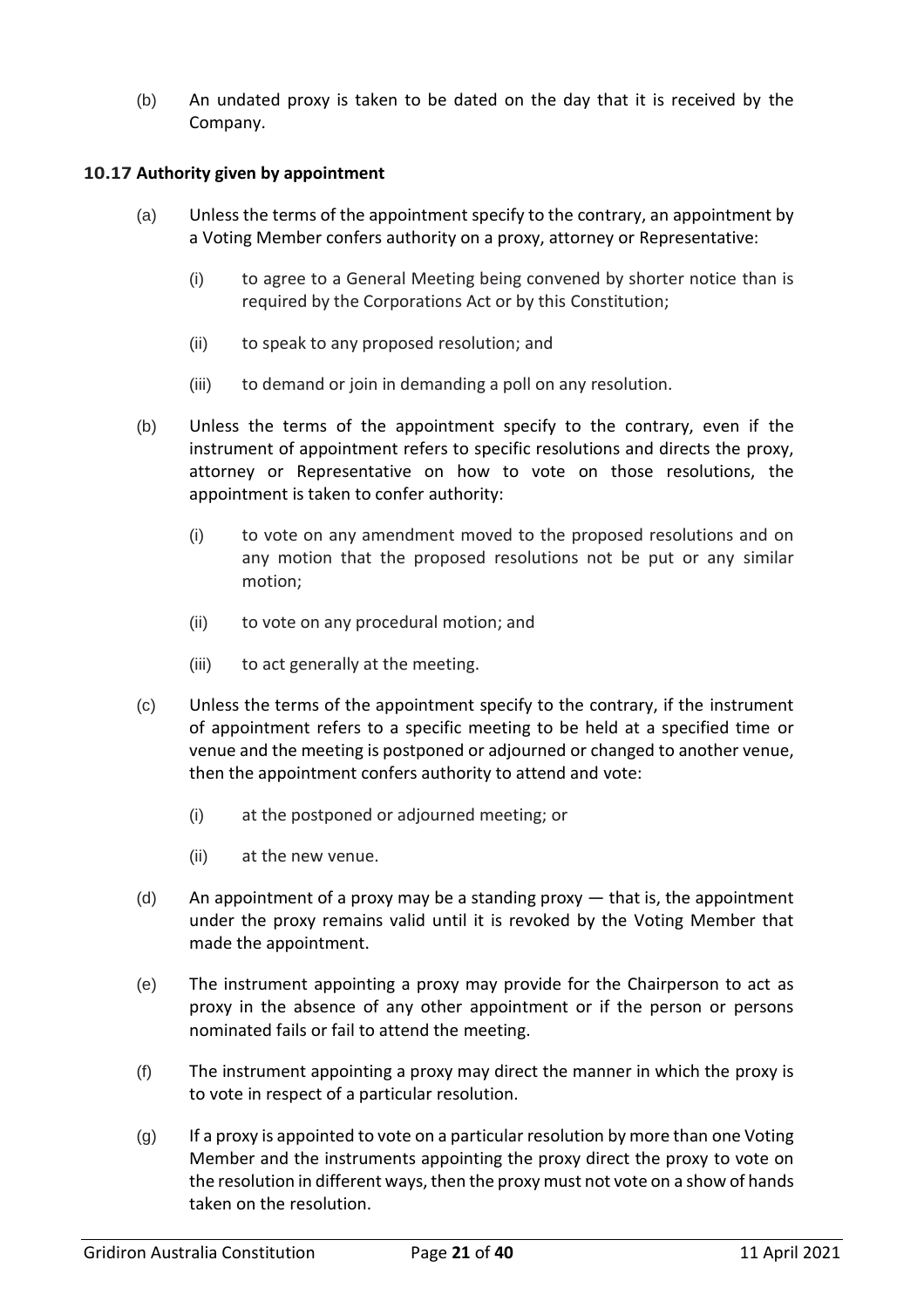## <span id="page-21-0"></span>**10.18 Directors may attend**

An existing Director is entitled to receive notice of and attend a General Meeting regardless of whether they have been appointed as a proxy or Voting Members representative.

## <span id="page-21-1"></span>**11.PROCEEDINGS AT GENERAL MEETING**

### <span id="page-21-2"></span>**11.1 Number for a quorum**

The number of Voting Members who must be present and eligible to vote for a quorum to exist at a General Meeting is four (4).

## <span id="page-21-3"></span>**11.2 Requirement for a quorum**

An item of business may not be transacted at a General Meeting unless a quorum is present at the commencement of, and remains throughout, the General Meeting.

#### <span id="page-21-4"></span>**11.3 Quorum and time**

If, within 30 minutes after the time appointed for a General Meeting, a quorum is not present, the meeting:

- (a) if convened by, or on requisition of, Members, is dissolved; and
- (b) in any other case stands adjourned to such other day, time and place as the chair determines.

## <span id="page-21-5"></span>**11.4 Adjourned meeting**

If a quorum is not present within 30 minutes after the time appointed for the adjourned meeting, those members then present shall constitute a quorum.

## <span id="page-21-6"></span>**11.5 Chairperson to preside over General Meetings**

- (a) The Chairperson is entitled to preside as chair at General Meetings.
- (b) If a General Meeting is convened and there is no Chairperson, or the Chairperson is not present within 15 minutes after the time appointed for the meeting, or is unable or unwilling to act, the following may preside as chair (in order of entitlement):
	- (i) the Deputy Chairperson;
	- (ii) a Director (or other person) chosen by a majority of the Directors present;
	- (iii) the only Director present; or
	- (iv) a Representative of a Voting Member who is entitled to vote and is chosen by a majority of the Voting Members present.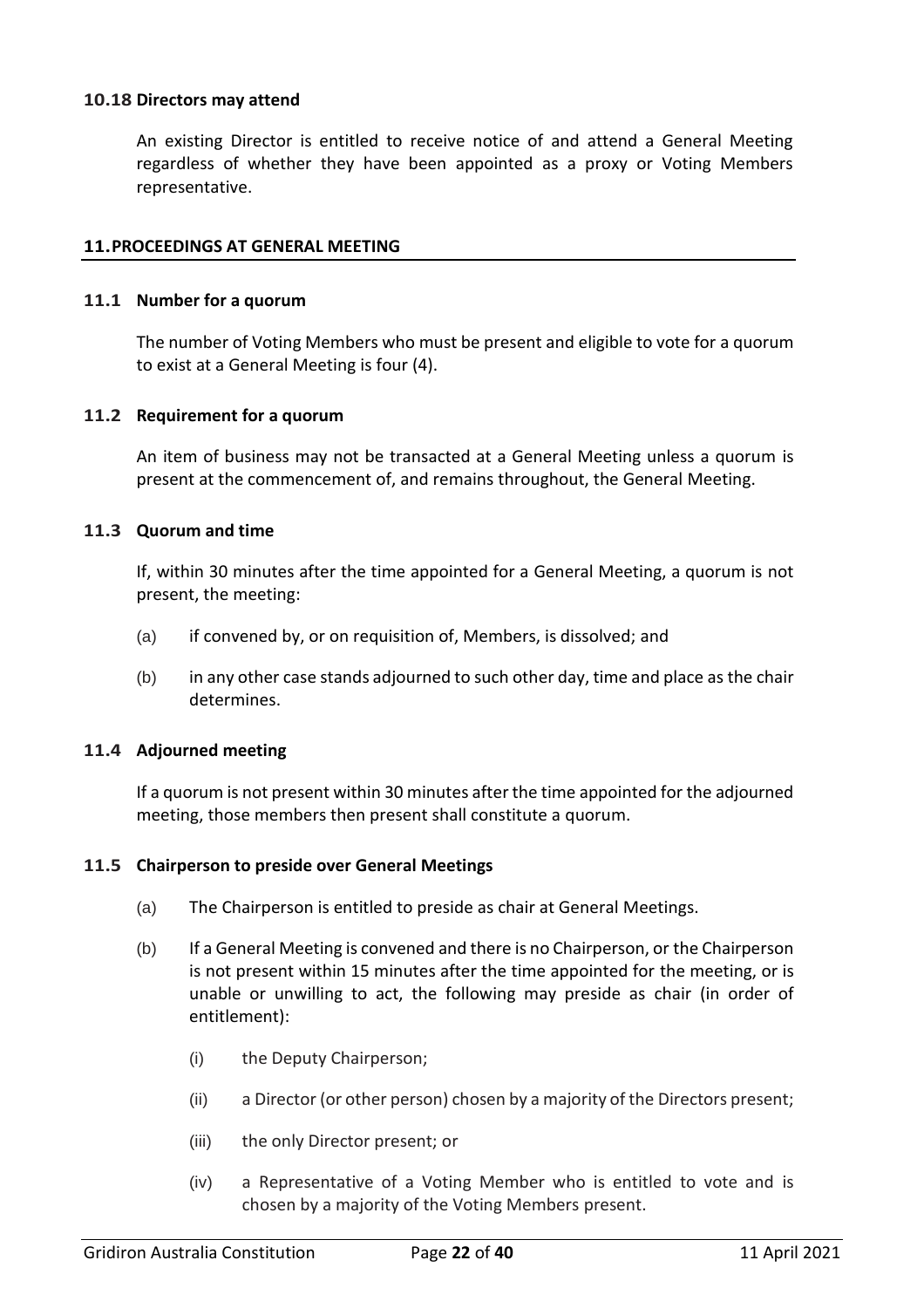## <span id="page-22-0"></span>**11.6 Conduct of General Meetings**

- (a) The chair:
	- (i) has charge of the general conduct of the meeting and of the procedures to be adopted;
	- (ii) may require the adoption of any procedure which in his or her opinion is necessary or desirable for proper and orderly debate or discussion or the proper and orderly casting or recording of votes; and
	- (iii) may, having regard where necessary to the Corporations Act, terminate discussion or debate on any matter whenever he or she considers it necessary or desirable for the proper conduct of the meeting.
- (b) A decision by the chair under this **clause 11.6** is final.

## <span id="page-22-1"></span>**11.7 Adjournment of General Meeting**

- (a) The chair may, with the consent of any General Meeting at which a quorum is present, and must if so directed by the meeting, adjourn the meeting or any business, motion, question, resolution, debate or discussion being considered or remaining to be considered by the meeting.
- (b) The adjournment may be either to a later time at the same meeting or to an adjourned meeting at any time and place agreed by vote of the members present.
- (c) Only unfinished business is to be transacted at a meeting resumed after an adjournment.

## <span id="page-22-2"></span>**11.8 Notice of adjourned meeting**

- (a) It is not necessary to give any notice of an adjournment or of the business to be transacted at any adjourned meeting unless a meeting is adjourned for 30 days or more.
- (b) In that case, at least the same period of notice as was originally required for the meeting must be given for the adjourned meeting.

## <span id="page-22-3"></span>**11.9 Questions decided by majority**

Subject to the requirements of the Corporations Act and except in the case of a Special Resolution, a resolution is carried if a simple majority of the votes cast on the resolution are in favour of it.

## <span id="page-22-4"></span>**11.10 Equality of votes**

Where an equal number of votes are cast in favour of and against the resolution, the resolution is not carried.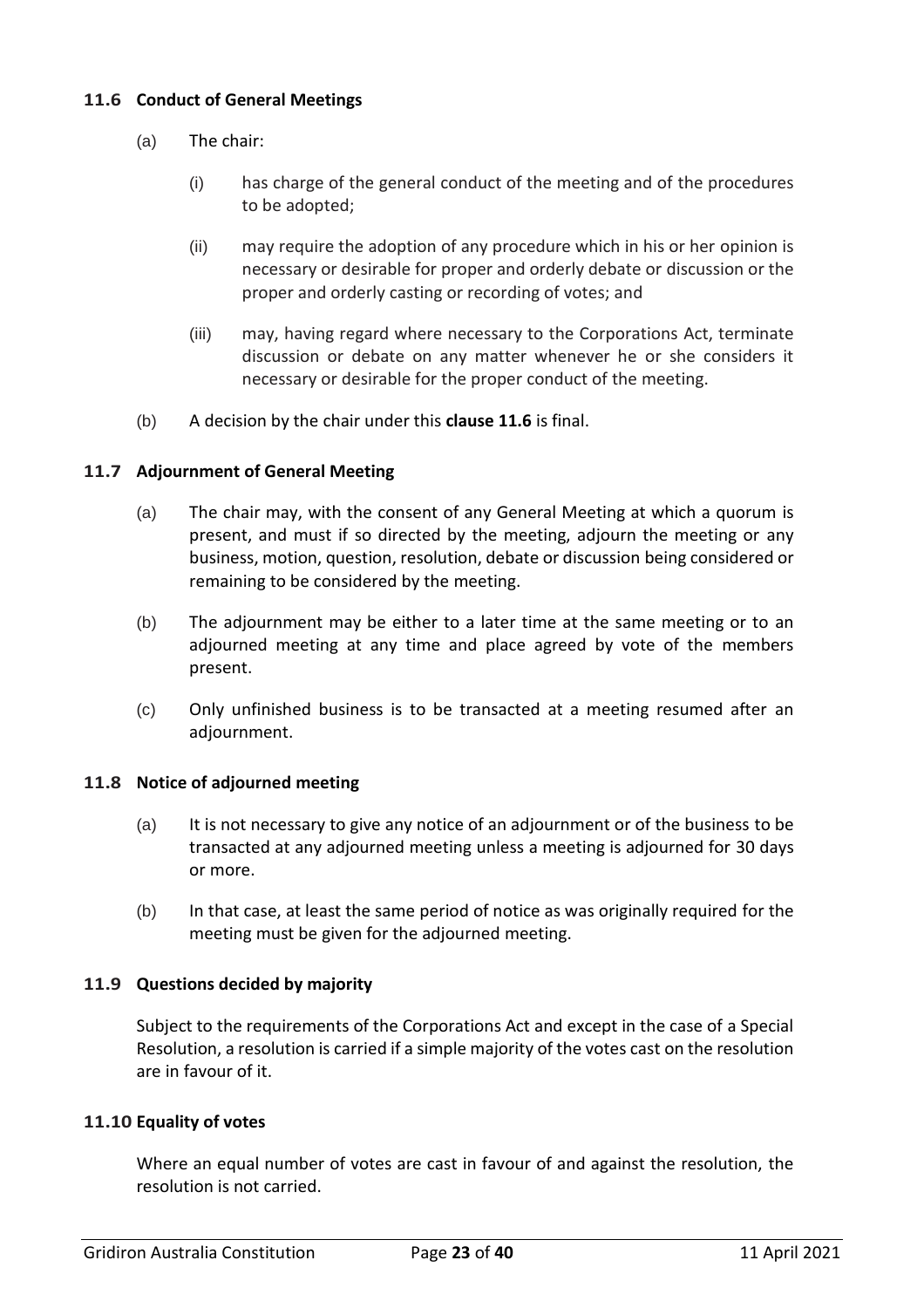## <span id="page-23-0"></span>**11.11 Declaration of results**

- (a) At any General Meeting a resolution put to the vote of the meeting must be decided on a show of hands unless a poll is properly demanded and the demand is not withdrawn.
- (b) A declaration by the chair that a resolution has on a show of hands been carried or carried unanimously, or by a particular majority, or lost, and an entry to that effect in the minutes of the meetings of the Company, is conclusive evidence of the fact.
- (c) Neither the chair nor the minutes need state, and it is not necessary to prove, the number or proportion of the votes recorded for or against the resolution.

# <span id="page-23-1"></span>**11.12 Poll**

- (a) If a poll is properly demanded in accordance with the Corporations Act or by the chair of the meeting, it must be taken in the manner and at the date and time directed by the chair, and the result of the poll is the resolution of the meeting at which the poll was demanded.
- (b) A poll demanded on the election of a chair or on a question of adjournment must be taken immediately.
- (c) A demand for a poll may be withdrawn.
- (d) A demand for a poll does not prevent the General Meeting continuing for the transaction of any business other than the question on which the poll was demanded.

## <span id="page-23-2"></span>**11.13 Objection to voting qualification**

- (a) An objection to the right of a person to attend or vote at a General Meeting (including an adjourned meeting):
	- (i) may not be raised except at that meeting; and
	- (ii) must be referred to the chair, whose decision is final.
- (b) A vote not disallowed under the objection is valid for all purposes.

## <span id="page-23-3"></span>**11.14 Chair to determine any poll dispute**

If there is a dispute about the admission or rejection of a vote, the chair must decide it and the chair's decision made is final.

## <span id="page-23-4"></span>**11.15 Electronic voting**

Voting by electronic communication at General Meetings may be permitted from time to time in such instances as the Directors may determine and shall be held in accordance with procedures prescribed by the Directors.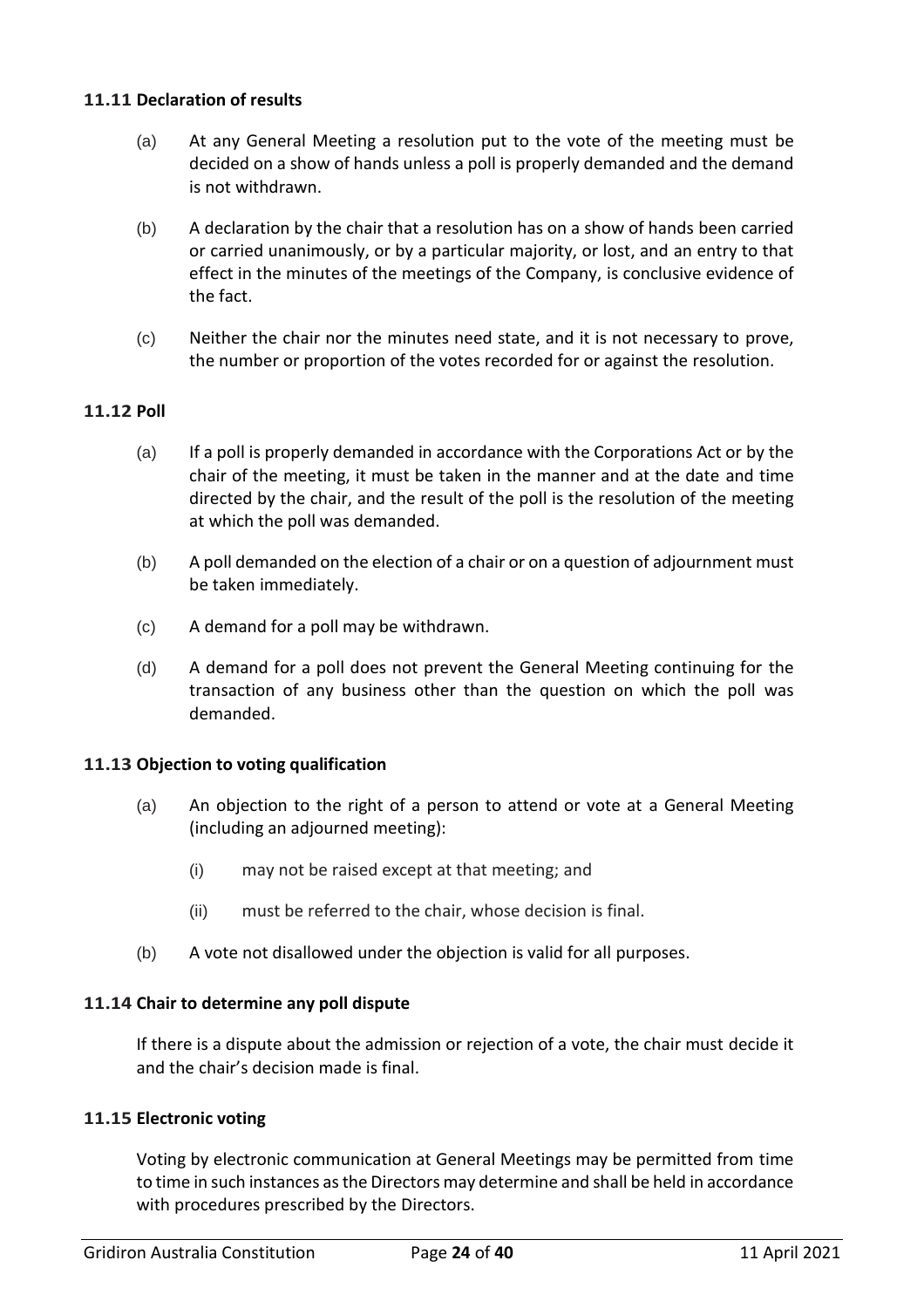### <span id="page-24-1"></span><span id="page-24-0"></span>**12.1 Votes of Members**

- (a) At a General Meeting, on a show of hands and on a poll, each of the Voting Members shall have the votes set out in this **clause 12.1**.
- (b) Each Affiliate Member will receive one vote.
- (c) No Member other than Affiliate Members shall be entitled to vote at General Meetings.
- (d) Directors do not vote at General Meetings.

## <span id="page-24-2"></span>**12.2 Election of Directors**

- (a) Elections for Elected Directors shall be by exhaustive ballot in accordance with this **clause 12.2** at the relevant General Meeting on papers prepared by the CEO.
- (b) Save where there is only one nominee for each position of Elected Director to be filled(in which case just (vi) below applies), the exhaustive ballot will be conducted as a poll as follows:
	- (i) rounds of voting for each position of Elected Director to be filled will be held, the first of which will include all nominees for that position;
	- (ii) the nominee with the fewest number of votes will be eliminated from the second and each subsequent round;
	- (iii) in the event that more than one nominee has an equal number of votes and that number of votes is the least number of votes, then:
		- (A) provided that there remains at least one other nominee for the subsequent round, all of those nominees with the least amount of votes will be eliminated from each of the subsequent rounds of voting;
		- (B) if eliminating all nominees with the least number of votes would result in there being no nominees remaining then, subject to the direction of the Chair (who may call for a re-vote of the last round of voting), the position up for election will be treated as a casual vacancy to be dealt with in accordance with **clause 13.14**;
	- (iv) rounds of voting will be continued with one or more nominees being eliminated from each round until only two nominees remain;
	- (v) in the last round of two nominees, a resolution is passed in favour of the election of the nominee who receives the majority of votes; and
	- (vi) in the event that the last round of voting has only one nominee remaining, then a resolution is still required to be passed in favour of the election of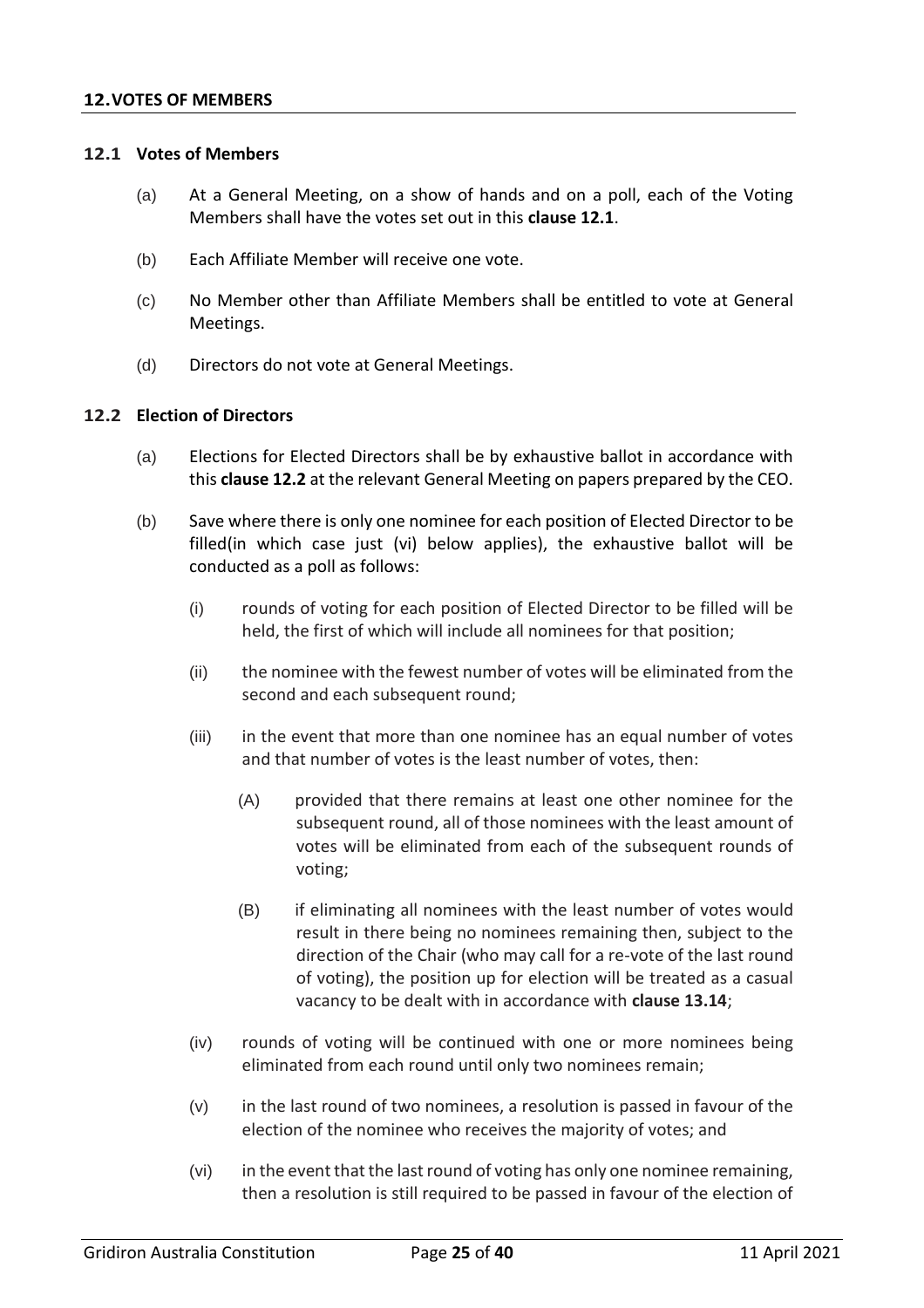that nominee in order for the nominee to be elected.

## <span id="page-25-0"></span>**12.3 Resolutions not in General Meeting**

- (a) If all Members entitled to vote sign a document containing a statement that they are in favour of a resolution in terms set out in the document, a resolution in those terms is deemed to have been passed at a General Meeting of the Company held at the time on which the document was signed by the last Member entitled to vote.
- (b) For the purposes of **clause 12.3(a)**, two or more separate documents containing statements in identical terms, each of which is signed by one or more Members entitled to vote, are deemed together to constitute one document containing a statement in those terms signed by those Members on the respective days on which they signed the separate documents.
- (c) A facsimile transmission or other form of visible or other electronic communication under the name of a Member is deemed to be a document in writing signed by that Member for the purpose of this clause.

## <span id="page-25-1"></span>**13.DIRECTORS**

## <span id="page-25-2"></span>**13.1 Number of Directors**

- (a) There must be not less than five (5) Directors and not more than nine (9) Directors.
- (b) Subject to **clause 13.1(a)**, not more than six (6) Elected Directors are to be elected by the Voting Members under **clause 12.2** or filled as a casual vacancy under **clause 13.9**, and not more than three (3) Appointed Directors are to be appointed by the Directors under **clause 13.10**.

# <span id="page-25-3"></span>**13.2 <DELETED>**

## <span id="page-25-4"></span>**13.3 Eligibility**

- (a) For the period from the date of this Constitution a person who:
	- (i) is an employee of the Company or an Affiliate Member; or
	- (ii) was a Director of the Company and **clause 13.8** applies; or
	- (iii) holds an Official Position with an Affiliate Member,

(each a disqualifying position) may not hold office as a Director.

(b) A Director who accepts a disqualifying position must notify the other Directors of that fact immediately and is deemed to have vacated office as a Director.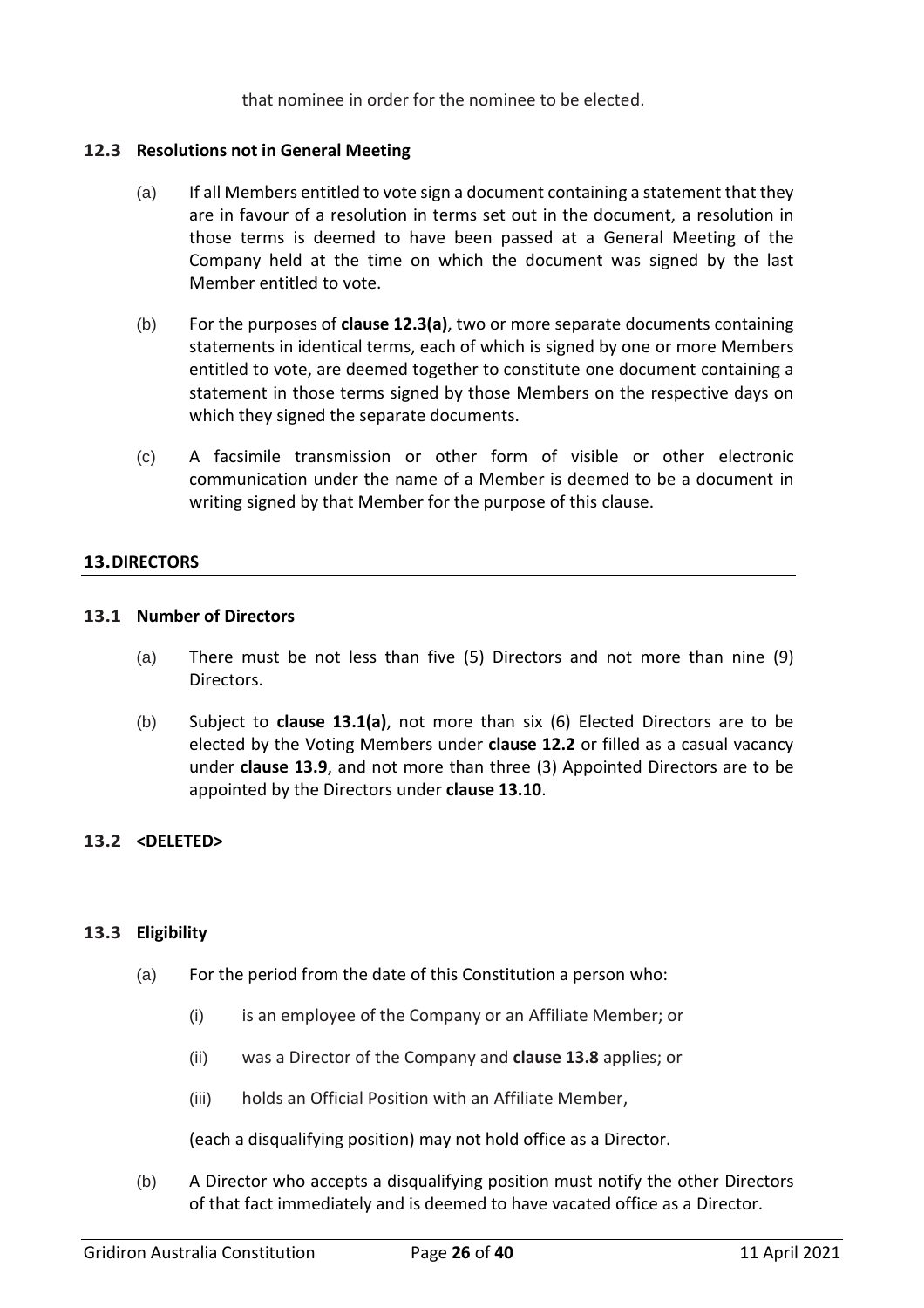- (c) A person elected or appointed as a Director at the time of holding a disqualifying position must resign from that disqualifying position within 30 days.
- (d) No person shall be eligible to stand for an Elected Director position if, during the proposed term of office, they would be in breach of **clause 13.8**.
- (e) The Directors may determine position or role descriptions or necessary qualifications for Director positions.

## <span id="page-26-0"></span>**13.4 Nomination for election**

- (a) At least 21 days prior to the proposed date of the Annual General Meeting at which a resolution or resolutions will be proposed to fill a vacancy in an Elected Director position, the CEO will request from Affiliate Members nominations (which comply with this **clause 13.4**) for elections to positions falling vacant, which must be received no less than 14 days prior to the AGM.
- (b) Any Member may nominate a person to fill a vacancy in an Elected Director position that is to be the subject of an election at the next AGM.
- (c) A nomination must:
	- (i) be in the form required by the Directors; and
	- (ii) signed by the nominator and nominee.

## <span id="page-26-1"></span>**13.5 Term of office of Directors generally**

Subject to **clauses 13.7**, **13.8** and **13.9**, an Elected Director will hold office for a term of three years.

## <span id="page-26-2"></span>**13.6 Office held until end of meeting**

A retiring Elected Director holds office until the end of the meeting at which that Elected Director retires but, subject to the requirement of this Constitution, including **clause 13.8**, is eligible for re-election.

## <span id="page-26-3"></span>**13.7 Elected Director elected at General Meeting**

- (a) At a General Meeting:
	- (i) at which an Elected Director retires; or
	- (ii) at the commencement of which there is a vacancy in the office of an Elected Director,

there will be a vote of the Members conducted in accordance with **clause 12.2** to fill the vacancy by electing someone to that office.

(b) Subject to **clauses 13.7(c)**, **13.8** and **13.13**, an Elected Director elected under this **clause 13.7** takes office at the end of the meeting at which they are elected for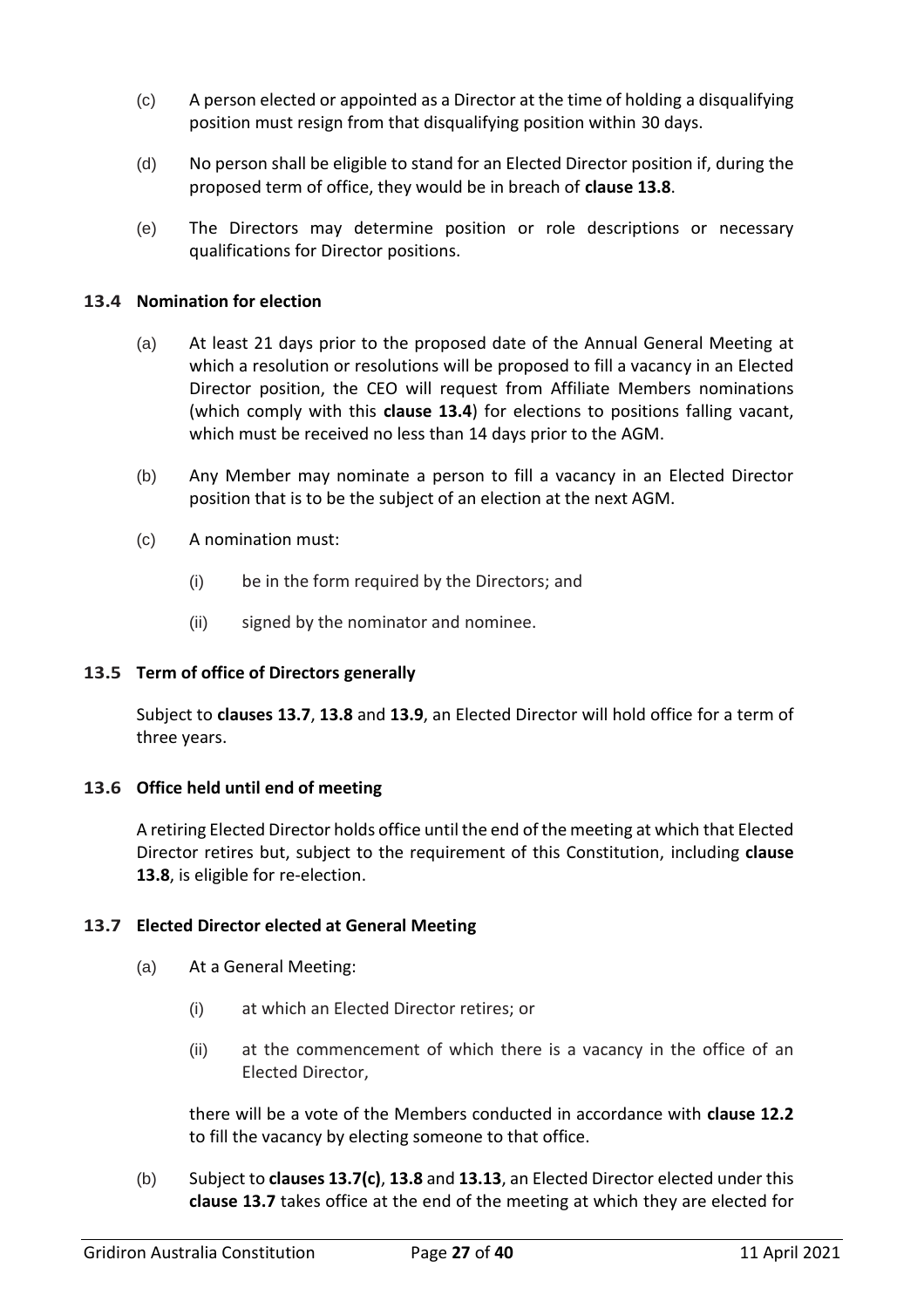the remainder of the term of office for the position that they are filling.

# <span id="page-27-0"></span>**13.8 Maximum years in office for Directors**

- (a) A Director must not serve more than 10 years in a 15-year period, including where one or more of the years is as an Appointed Director. If this condition is reached, their term ends unless their current term was specifically allowed by (b) or (c) below.
- (b) A Person in excess of the limit in 13.8(a) is not eligible for appointment by the Board as either an Appointed Director or to fill a casual vacancy of an Elected Director, without the express consent of the voting members by way of a resolution that also specifies a term limit and is not longer than 3 years.
- (c) Where a Person who has served as a Director for more than 8 of the previous 13 years nominates as an Elected Director at a General Meeting, their nomination must first be accepted by resolution of the members, prior to the commencement of voting in 12.2. If they are subsequently elected, they may serve a complete term.

## <span id="page-27-1"></span>**13.9 Casual vacancy in ranks of Elected Directors**

- (a) The Directors may at any time appoint a person to fill a casual vacancy (as defined in **clause 13.14**) in the rank of the Elected Directors.
- (b) A person appointed under **clause 13.9(a)** holds office for the remainder of the vacating Director's term and, subject to this Constitution, they may offer themselves for re- election.

# <span id="page-27-2"></span>**13.10 Appointed Directors**

- (a) In addition to the Elected Directors, the Directors may themselves appoint up to three persons to be Directors because of their special business acumen and/or technical skills. These persons will be known as the "Appointed Directors".
- (b) Subject to **clauses 13.8** and **13.13**, an Appointed Director holds office for a term determined by the Directors not to exceed three years and the appointment will be on such other terms as the Directors determine.
- (c) A person may only serve six consecutive years as an Appointed Director but, subject to the other requirements of this Constitution, in particular **clause 13.8**, are otherwise eligible to be elected to an Elected Director position.
- (d) Subject to this Constitution, the Directors may at any time appoint a person to fill a casual vacancy (as defined in **clause 13.14**) in the rank of the Appointed Directors on whatever terms the Directors decide.

# <span id="page-27-3"></span>**13.11 Remuneration of Directors**

Subject to **clause 13.12**, a Director must not be paid for services as a Director but, with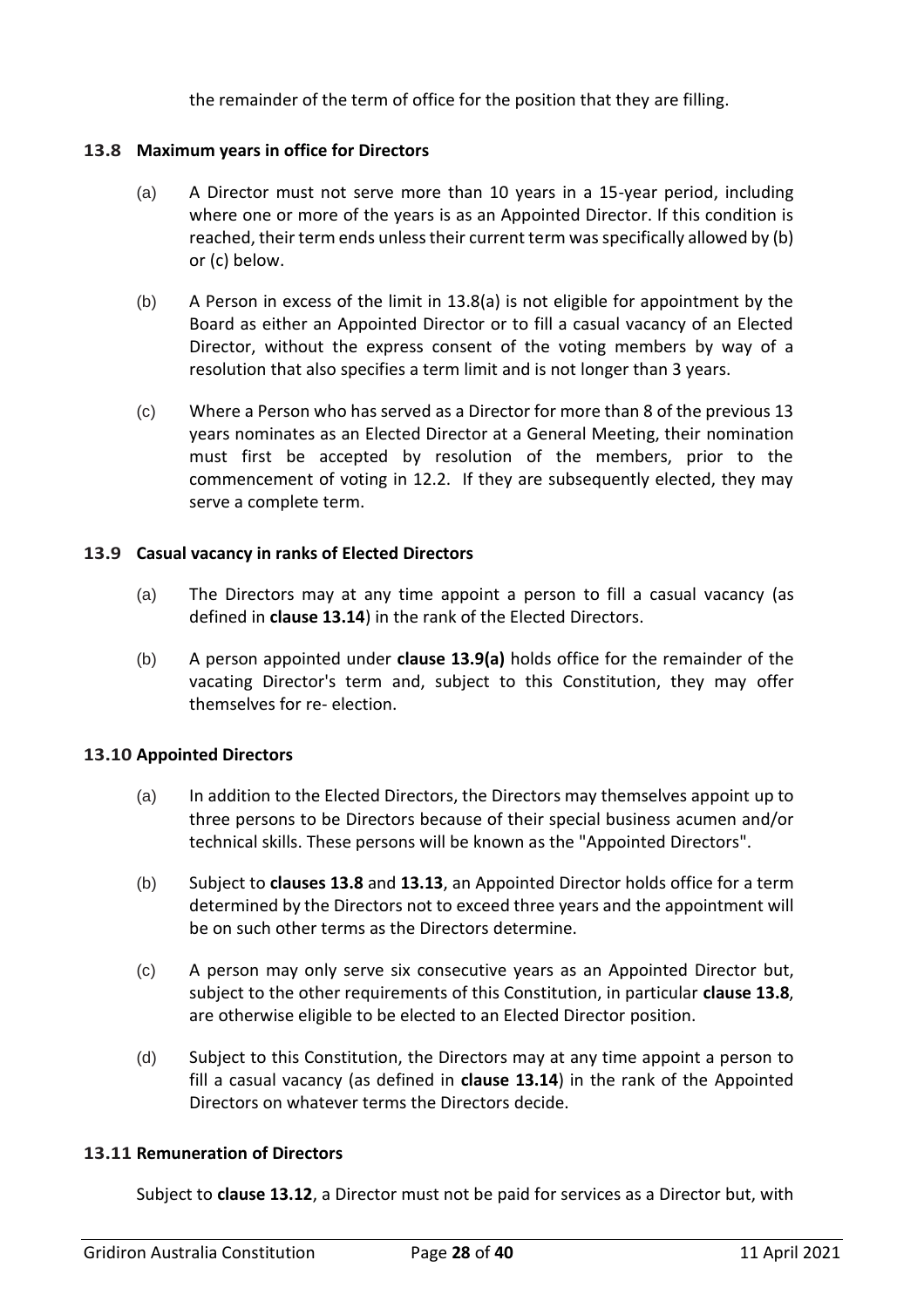the approval of the Directors and subject to the Corporations Act, may be:

- (a) paid by the Company for services rendered to it other than as a Director; and
- (b) reimbursed by the Company for their reasonable travelling, accommodation and other expenses when:
	- (i) travelling to or from meetings of the Directors, a Committee or the Company; or
	- (ii) otherwise engaged in the affairs of the Company.

## <span id="page-28-0"></span>**13.12 Honorarium**

The Company may in General Meeting by ordinary resolution determine to pay a Director an ex-gratia payment.

## <span id="page-28-1"></span>**13.13 Removal of Director**

- (a) A Director may be removed by the Members in accordance with the Corporations Act.
- (b) Unless otherwise resolved at a General Meeting, a Director removed in accordance with **clause 13.13(a)** cannot be re-appointed as a Director within three years of their removal.

## <span id="page-28-2"></span>**13.14 Vacation of office**

The office of a Director becomes vacant when the Corporations Act says it does and also if the Director:

- (a) dies;
- (b) is removed in accordance with **clause 13.13**;
- (c) becomes of unsound mind or a person whose person or estate is liable to be dealt with in any way under a law relating to mental health;
- (d) resigns from office by notice in writing to the Company;
- (e) accepts appointment to, or becomes the holder of, a disqualifying position as set out in **clause 13.3** and does not resign from that position within 30 days;
- (f) is not present at three consecutive Directors' meetings without leave of absence from the Directors; or
- (g) is directly or indirectly interested in any contract or proposed contract with the Company and fails to declare the nature of the interest as required by the Act.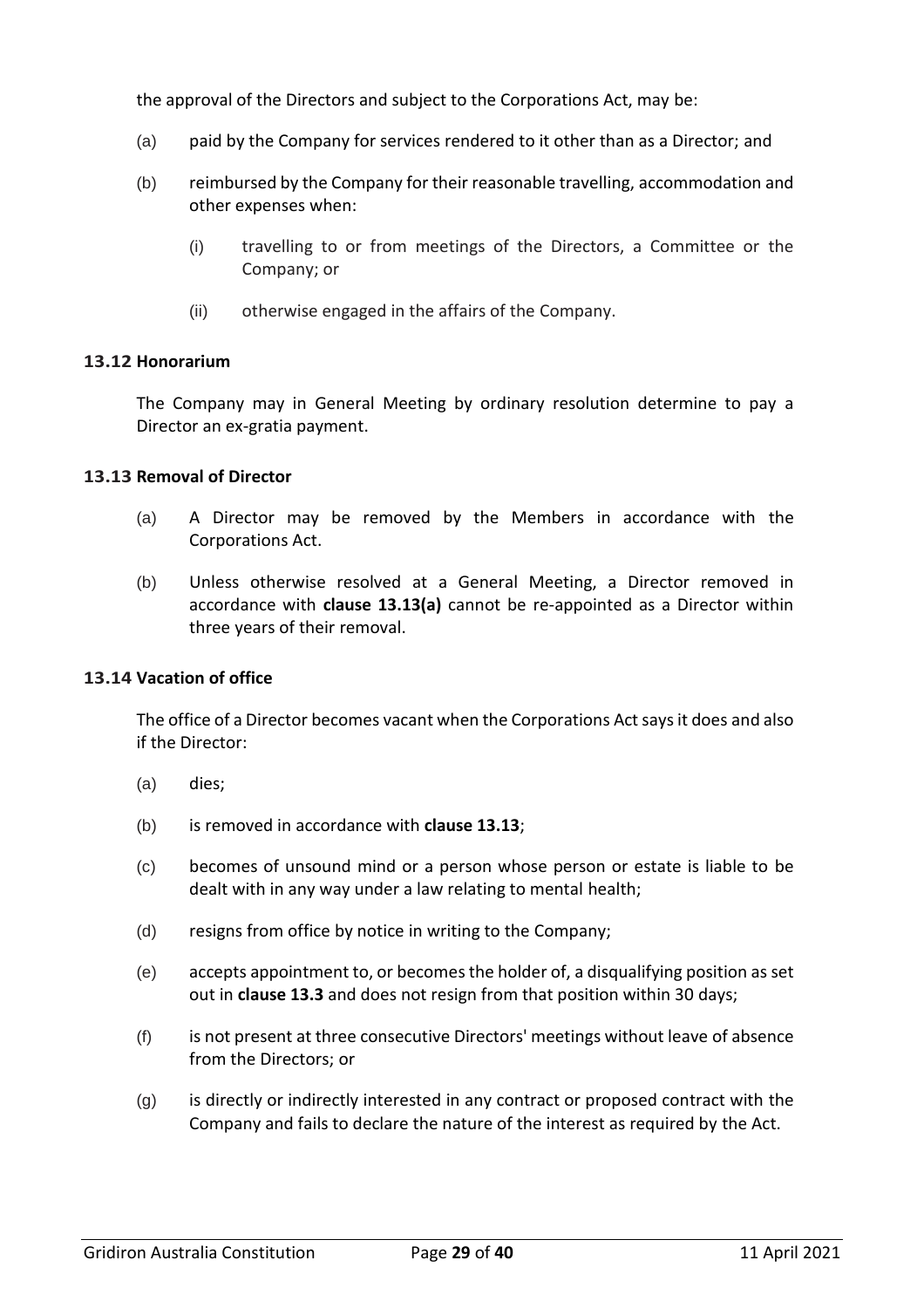## <span id="page-29-0"></span>**13.15 Alternate Director**

A Director cannot appoint an alternate.

## <span id="page-29-1"></span>**14.POWERS AND DUTIES OF DIRECTORS**

### <span id="page-29-2"></span>**14.1 Directors to manage the Company**

The Directors are to manage the Company's business and may exercise those of the Company's powers that are not required, by the Corporations Act or by this Constitution, to be exercised by the Company in General Meeting.

## <span id="page-29-3"></span>**14.2 Specific powers of Directors**

Without limiting **clause 14.1**, the Directors may exercise all the Company's powers to borrow or raise money, to charge any property or business or give any other security for a debt, liability or obligation of the Company or of any other person.

## <span id="page-29-4"></span>**14.3 Time, etc**

Subject to the Corporations Act, where this Constitution requires that something be done by a particular time, or within a particular period, or that an event is to occur or a circumstance is to change on or by a particular date, the Directors may at their absolute discretion extend that time, period or date as they think fit.

## <span id="page-29-5"></span>**14.4 Appointment of attorney**

The Directors may appoint any person to be the Company's attorney for the purposes, with the powers, authorities and discretions, for the period and subject to the conditions they think fit.

## <span id="page-29-6"></span>**14.5 Provisions in power of attorney**

A power of attorney granted under **clause 14.4** may contain any provisions for the protection and convenience of persons dealing with the attorney that the Directors think fit and may also authorise the attorney to delegate (including by way of appointment of a substitute attorney) all or any of the powers, authorities and discretions of the attorney.

## <span id="page-29-7"></span>**14.6 Delegation of powers**

- (a) Without limiting **clause 17.4** the Directors may, by resolution or by power of attorney or writing under seal, delegate any of their powers to the CEO or any employee of the Company or any other person as they think fit.
- (b) Any delegation by the Directors of their powers:
	- (i) must specify the powers delegated, any restrictions on, and conditions attaching to, the exercise of those powers and the period during which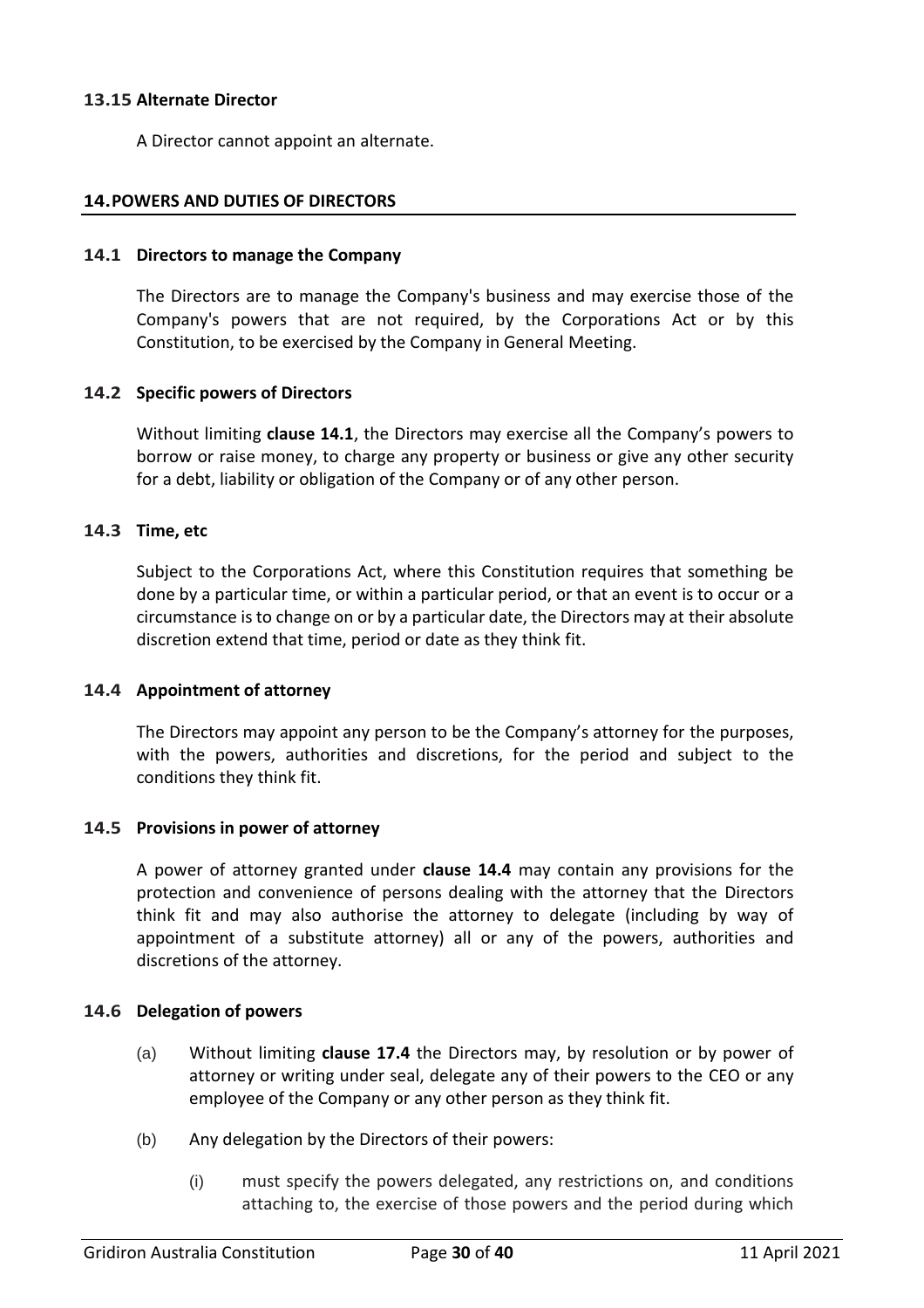that delegation is to be in force;

- (ii) may be either general or limited in any way provided in the terms of the delegation;
- (iii) need not be to a specified person but may be to any person holding, occupying or performing the duties of a specified office or position; and
- (iv) may include the power to delegate.
- (c) If exercising a power depends on a person's opinion, belief or state of mind, then that power may be exercised by the delegate on the delegate's opinion, belief or state of mind about that matter.
- (d) Any power exercised by a delegate is as effective as if it had been exercised by the Directors.

## <span id="page-30-0"></span>**14.7 Code of Conduct**

The Directors must:

- (a) adopt a code of conduct for Directors; and
- (b) periodically review the code of conduct in light of the general principles of good corporate governance.

## <span id="page-30-1"></span>**15.PROCEEDINGS OF DIRECTORS**

## <span id="page-30-2"></span>**15.1 Directors meetings**

- (a) Subject to **clause 15.1(b)**, the Directors may meet together for conducting business, adjourn and otherwise regulate their meetings as they think fit.
- (b) The Directors must meet at least six times in each calendar year.

## <span id="page-30-3"></span>**15.2 Questions decided by majority**

A question arising at a Directors' meeting is to be decided by a majority of votes of the Directors present in person and entitled to vote. Each Director present has one vote on a matter arising for decision by Directors.

## <span id="page-30-4"></span>**15.3 Chair's casting vote**

The chair of the meeting will not have a casting vote. The Chairman votes just as other Directors vote. A tied vote does not pass.

## <span id="page-30-5"></span>**15.4 Quorum**

Five Directors present in person constitutes a quorum.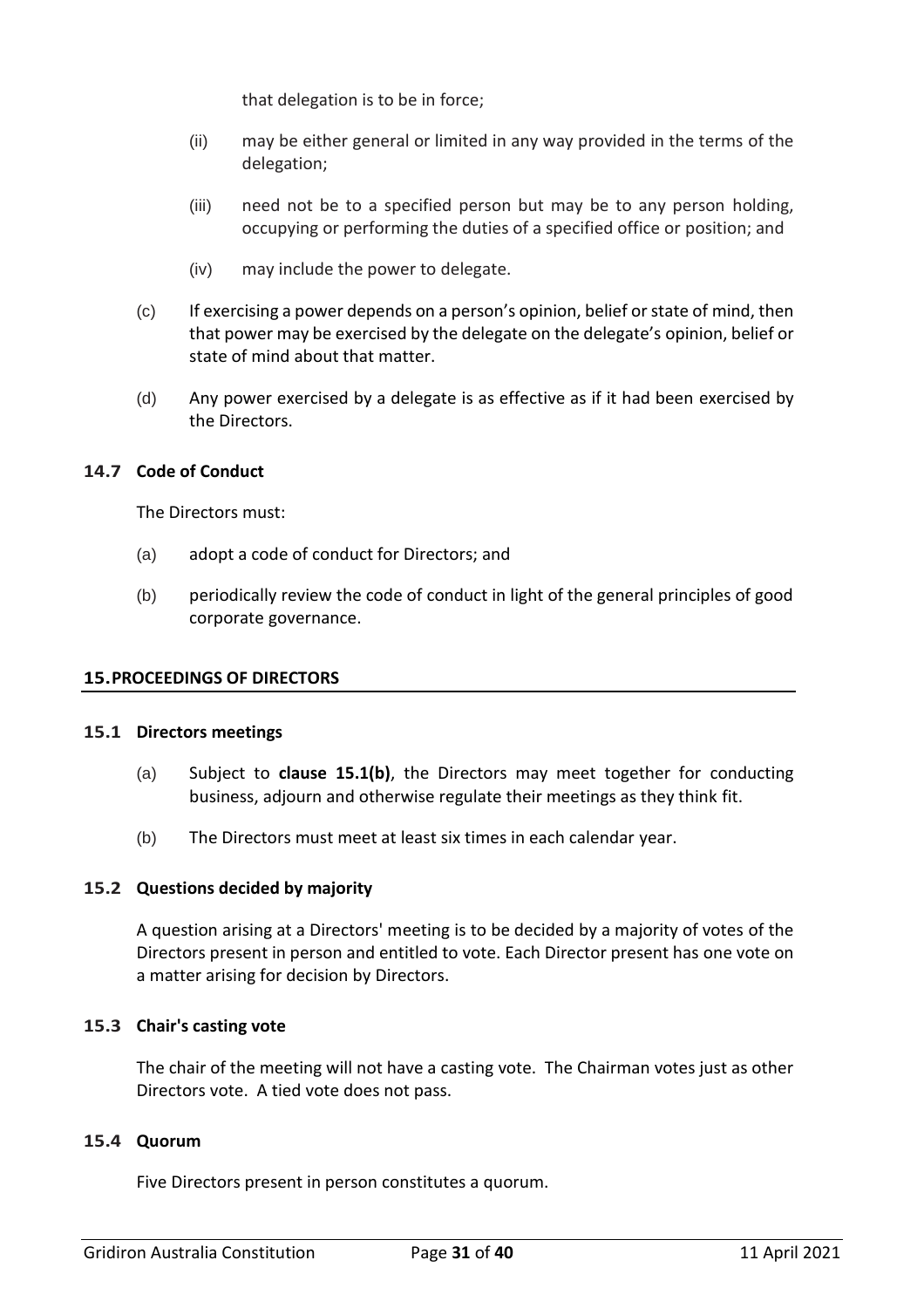## <span id="page-31-0"></span>**15.5 Effect of vacancy**

- (a) The continuing Directors may act despite a vacancy in their number.
- (b) However, if the number of Directors is reduced below the number required for a quorum, the remaining Directors may act only for the purpose of filling the vacancies to the extent necessary to bring their number up to that required for a quorum or to convene a General Meeting.

## <span id="page-31-1"></span>**15.6 Convening meetings**

- (a) A Director may, and the CEO on the request of a Director must, convene a Directors' meeting.
- (b) Notice of a meeting of Directors must be given individually to each Director (except a Director on leave of absence approved by the Directors). Notice of a meeting of Directors may be given in person, or by post or by telephone, facsimile or other electronic means.
- (c) A Director may waive notice of a meeting of Directors by giving notice to that effect to the Company in person or by post or by telephone, facsimile or other electronic means.
- (d) A person who attends a meeting of Directors waives any objection that person may have in relation to a failure to give notice of the meeting.
- (e) The non-receipt of a notice of a meeting of the Directors or the accidental omission to give notice of a meeting to a person entitled to receive notice does not invalidate anything done (including the passing of a resolution) at a meeting of Directors.

## <span id="page-31-2"></span>**15.7 Election of Chairperson**

- (a) The Directors must at the first Directors' meeting following an AGM or a vacancy in the Chair, elect one of their number to be the Chairperson by a majority vote.
- (b) <deleted>
- (c) The Director elected to be Chairperson under **clause 15.7(a)** will, subject to remaining a Director, remain Chairperson for one year from the date of their election until the first Directors' meeting after the following AGM and shall chair any meeting of Directors.
- (d) Despite **clause 15.7(b),** if:
	- (i) there is no person elected as Chairperson; or
	- (ii) the Chairperson is not present within 15 minutes after the time appointed for the holding of the meeting; or
	- (iii) the Chairperson is unwilling to act,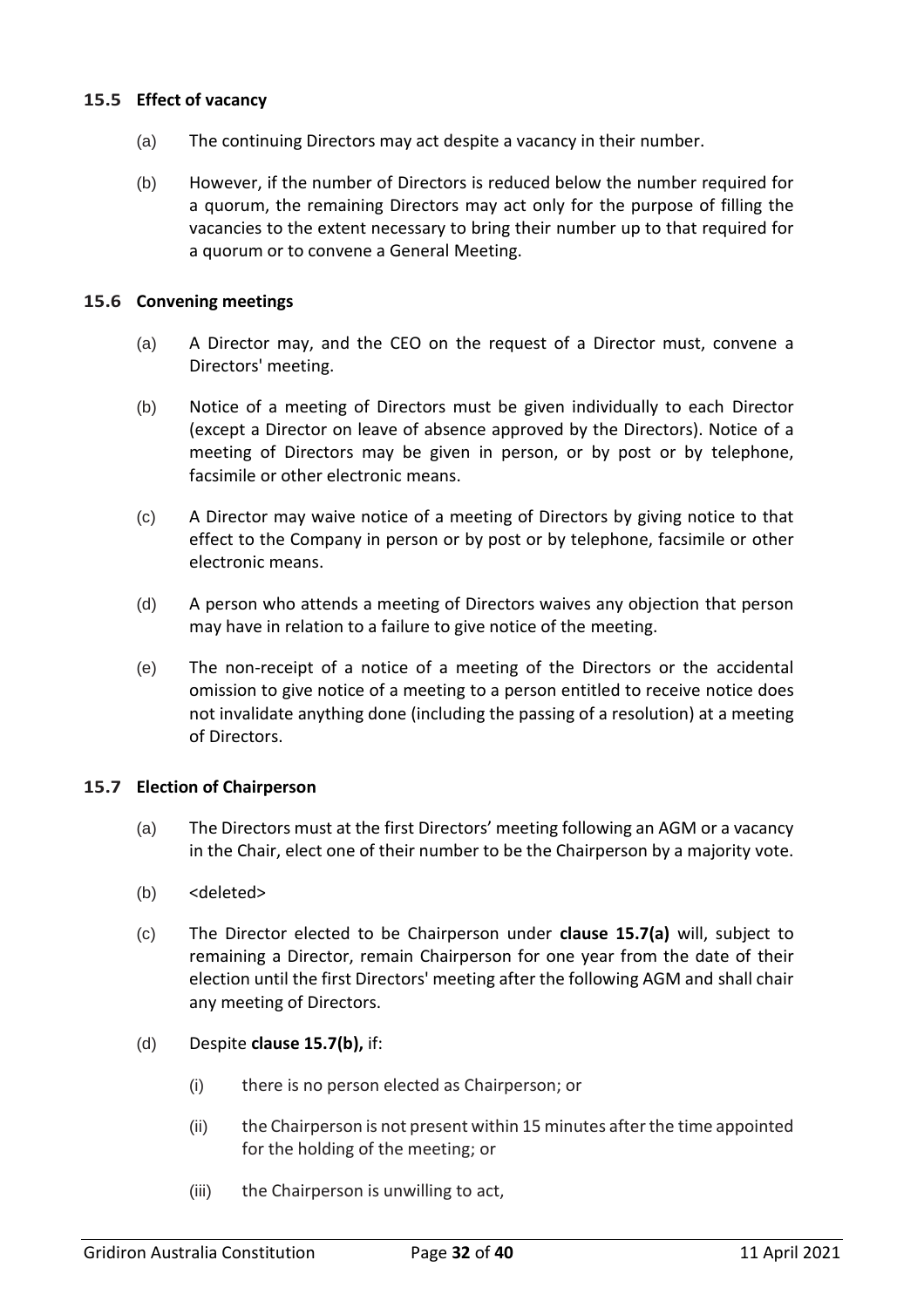the Directors present may elect one of their number to be chair of the meeting.

- (e) A Director elected as Chairperson may be re-elected as Chairperson in following years, so long as he or she remains a Director.
- (f) A Chairperson not being re-elected as Chairperson has no effect on their tenure as a Director, if any.

# <span id="page-32-0"></span>**15.8 Deputy Chairperson**

- (a) The Directors may at any time, elect one of their number to be the Deputy Chairperson by a majority vote.
- (b) The Deputy Chairperson will act in the absence of the Chairperson to ensure the prompt and continued functioning of the meetings and the Company.

## <span id="page-32-1"></span>**15.9 Circulating resolutions**

- (a) The Directors may pass a resolution without a Directors' meeting being held if notice in writing of the resolution is given to all Directors and a majority of the Directors entitled to vote on the resolution (not being less than the number required for a quorum at a meeting of Directors) sign a document containing a statement that they are in favour of the resolution set out in the document.
- (b) Separate copies of the document may be used for signing by the Directors if the wording of the resolution and statement is identical in each copy. A facsimile transmission or other document produced by electronic means under the name of a Director with the Director's authority is taken to be a document signed by the Director for the purposes of clause 15.8(a) and is taken to be signed when received by the Company in legible form.
- (c) The resolution is passed when the last Director signs.

# <span id="page-32-2"></span>**15.10 Validity of acts of Directors**

Everything done at a Directors' meeting or a Committee meeting, or by a person acting as a Director, is valid even if it is discovered later that there was some defect in the appointment, election or qualification of any of them or that any of them was disqualified or had vacated office.

## <span id="page-32-3"></span>**15.11 Directors' Interests**

- (a) A Director shall declare to the Directors any material personal interest or related party transaction, as defined by the Corporations Act, as soon as practicable after that Director becomes aware of their interest in the matter.
- (b) Where a Director declares a material personal interest or in the event of a related party transaction, that Director is ineligible to receive the Directors' meeting papers related to the matter, and must absent himself or herself from discussion of such matter and shall not be entitled to vote in respect of such matter unless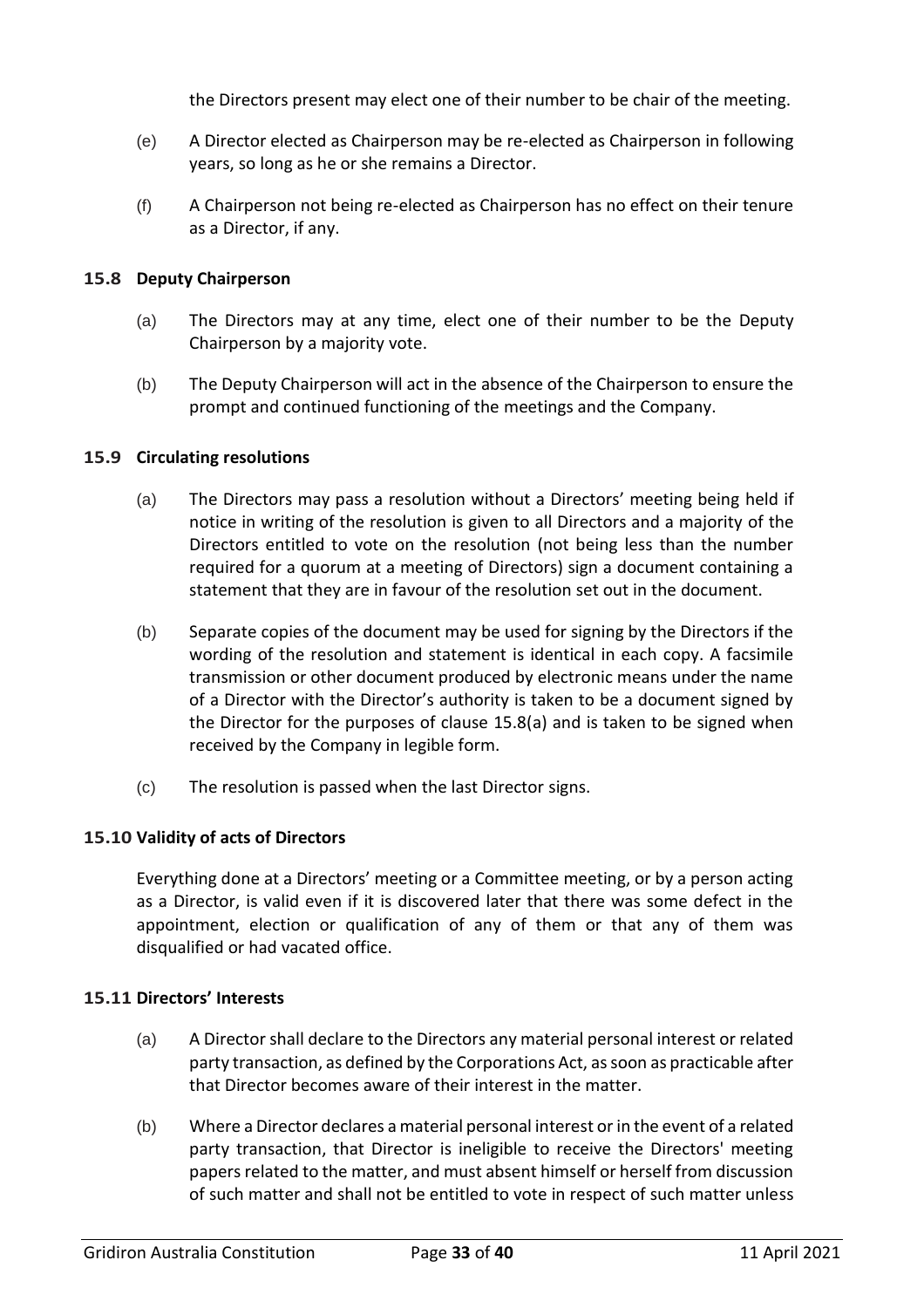otherwise determined by the Directors.

- (c) In the event of any uncertainty in this regard, the issue shall immediately be determined by a vote of the Directors or, if this is not possible, the matter shall be adjourned or deferred to the next meeting.
- (d) The CEO shall maintain a register of declared interests.

# <span id="page-33-0"></span>**15.12 Minutes**

The Directors must cause minutes of meetings to be made and kept according to the Corporations Act.

# <span id="page-33-1"></span>**16.TELECOMMUNICATION MEETINGS OF THE COMPANY**

## <span id="page-33-2"></span>**16.1 Telecommunication Meeting**

- (a) A General Meeting or a Directors' Meeting may be held by means of a Telecommunication Meeting, provided that:
	- (i) the number of Members or Directors (as applicable) participating is not less than a quorum required for a General Meeting or Directors' Meeting (as applicable); and
	- (ii) the meeting is convened and held in accordance with the Corporations Act.
- (b) All provisions of this Constitution relating to a meeting apply to a Telecommunication Meeting in so far as they are not inconsistent with the provisions of this **clause 16**.

## <span id="page-33-3"></span>**16.2 Conduct of Telecommunication Meeting**

The following provisions apply to a Telecommunication Meeting of the Company:

- (a) all persons participating in the meeting must be linked by telephone, audiovisual or other instantaneous means for the purpose of the meeting;
- (b) each of the persons taking part in the meeting must be able to hear and be heard by each of the other persons taking part at the commencement of the meeting and each person so taking part is deemed for the purposes of this Constitution to be present at the meeting;
- (c) at the commencement of the meeting each person must announce his or her presence to all other persons taking part in the meeting;
- (d) a person may not leave a Telecommunication Meeting by disconnecting his or her telephone, audio-visual or other communication equipment unless that person has previously notified the chair;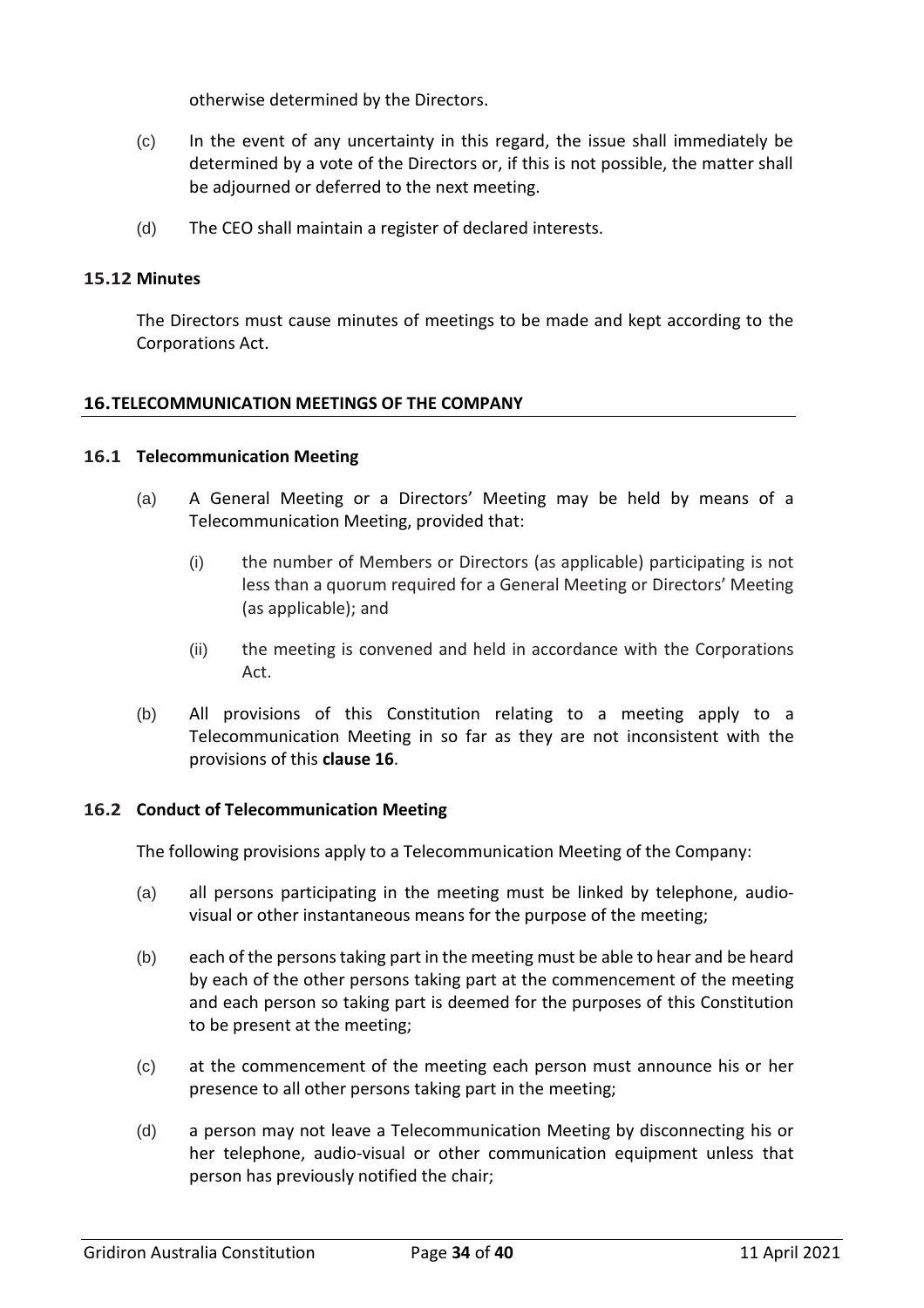- (e) a person may conclusively be presumed to have been present and to have formed part of a quorum at all times during a Telecommunication Meeting unless that person has previously notified the chair of leaving the meeting; and
- (f) a minute of proceedings of a Telecommunication Meeting is sufficient evidence of the proceedings and of the observance of all necessary formalities if the minute is certified to be a correct minute by the chair.

## <span id="page-34-0"></span>**17.CHIEF EXECUTIVE OFFICER**

## <span id="page-34-1"></span>**17.1 Appointment of CEO**

The Directors may appoint a CEO. If a CEO is not appointed, responsibilities of the CEO outside of this section will instead be performed by the Company Secretary.

## <span id="page-34-2"></span>**17.2 Powers, duties and authorities of CEO**

- (a) The CEO holds office on the terms and conditions (including as to remuneration) and with the powers, duties and authorities, delegated to them by the Directors.
- (b) The exercise of those powers and authorities, and the performance of those duties, by the CEO are subject at all times to the control of the Directors.

## <span id="page-34-3"></span>**17.3 Suspension and removal of CEO**

Subject to the terms and conditions of the appointment, the Directors may suspend or remove the CEO from that office. This is consistent with Principle 1.13; the CEO should attend meetings but not have a vote.

## <span id="page-34-4"></span>**17.4 Delegation by Directors to CEO**

The Directors may delegate to the CEO the power (subject to such reservations on the power as are decided by the Directors) to conduct the day-to-day management and control of the business and affairs of the Company. The delegation will include the power and responsibility to:

- (a) develop business plans, budgets, strategies, policies, processes and codes of conduct for consideration by the Directors and to implement them to the extent approved by the Directors;
- (b) manage the financial and other reporting mechanisms of the Company;
- (c) approve and incur expenditure subject to specified expenditure limits;
- (d) sub-delegate his or her powers and responsibilities to employees or internal management committees of the Company; and
- (e) any other powers and responsibilities which the Directors consider appropriate to delegate to the CEO. The Directors should delegate these and other powers and responsibilities to the CEO.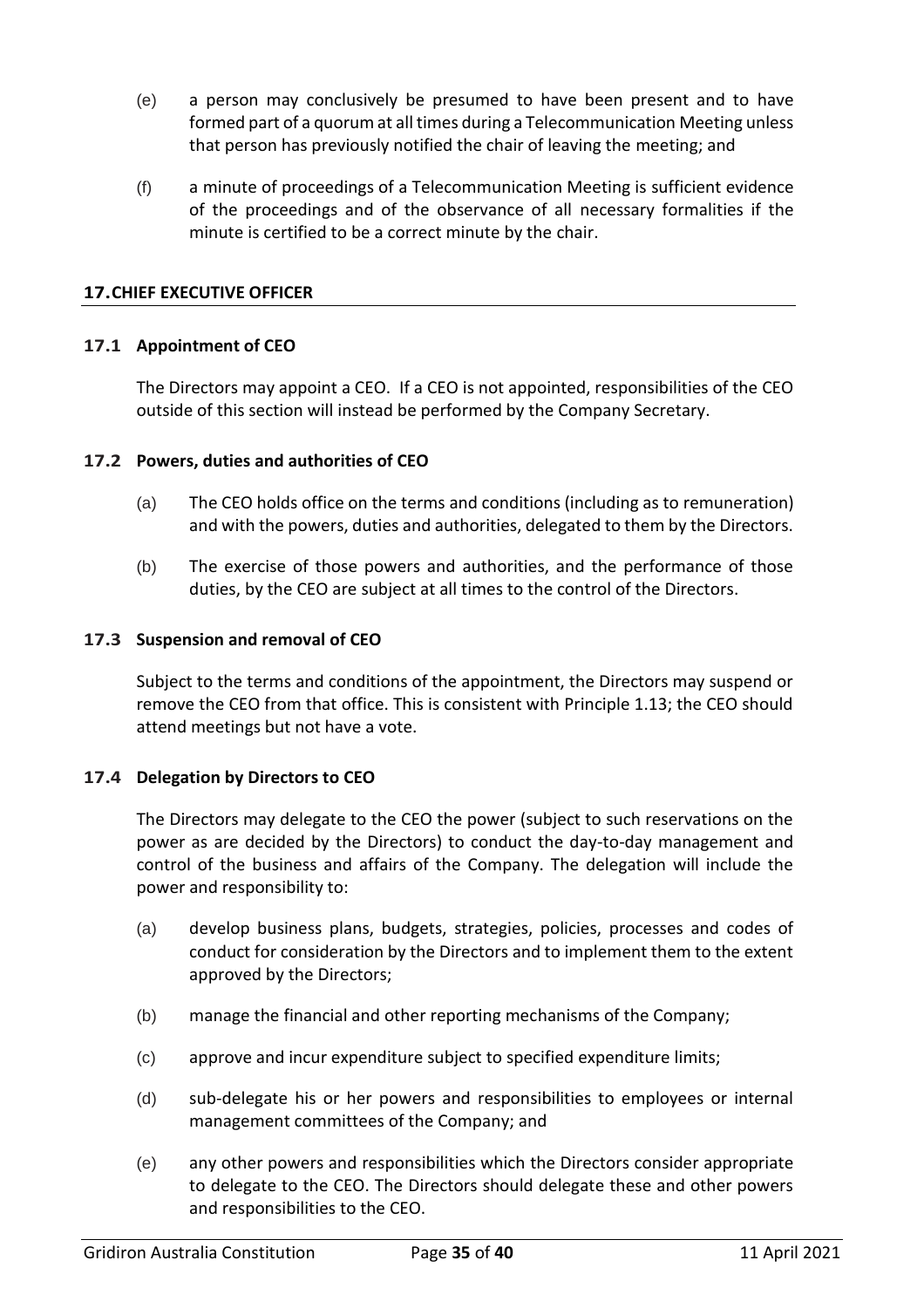# <span id="page-35-0"></span>**17.5 CEO to attend meetings**

The CEO is entitled, subject to a determination otherwise by the Directors, to attend all meetings of the Company, all meeting of the Directors and any Committees and may speak on any matter, but does not have a vote.

#### <span id="page-35-1"></span>**18.COMPANY SECRETARY**

#### <span id="page-35-2"></span>**18.1 Appointment of Company Secretary**

There must be at least one Company Secretary who is to be appointed by the Directors.

#### <span id="page-35-3"></span>**18.2 Suspension and removal of Company Secretary**

The Directors may suspend or remove a Company Secretary from that office.

#### <span id="page-35-4"></span>**18.3 Powers, duties and authorities of Company Secretary**

A Company Secretary holds office on the terms and conditions (including as to remuneration) and with the powers, duties and authorities, delegated to them by the Directors.

#### <span id="page-35-5"></span>**19.COMMITTEES**

#### <span id="page-35-6"></span>**19.1 Committees**

The Directors may delegate any of their powers to Committees consisting of those persons they think fit (including Directors, individuals and consultants), and may vary or revoke any delegation.

#### <span id="page-35-7"></span>**19.2 Powers delegated to Committees**

- (a) A Committee must exercise the powers delegated to it according to the terms of the delegation and any directions of the Directors.
- (b) Powers delegated to and exercised by a Committee are taken to have been exercised by the Directors.

## <span id="page-35-8"></span>**19.3 Committee meetings**

Unless otherwise determined by the Directors, committee meetings are governed by the provisions of this Constitution dealing with Directors' meetings, as far as they are capable of application.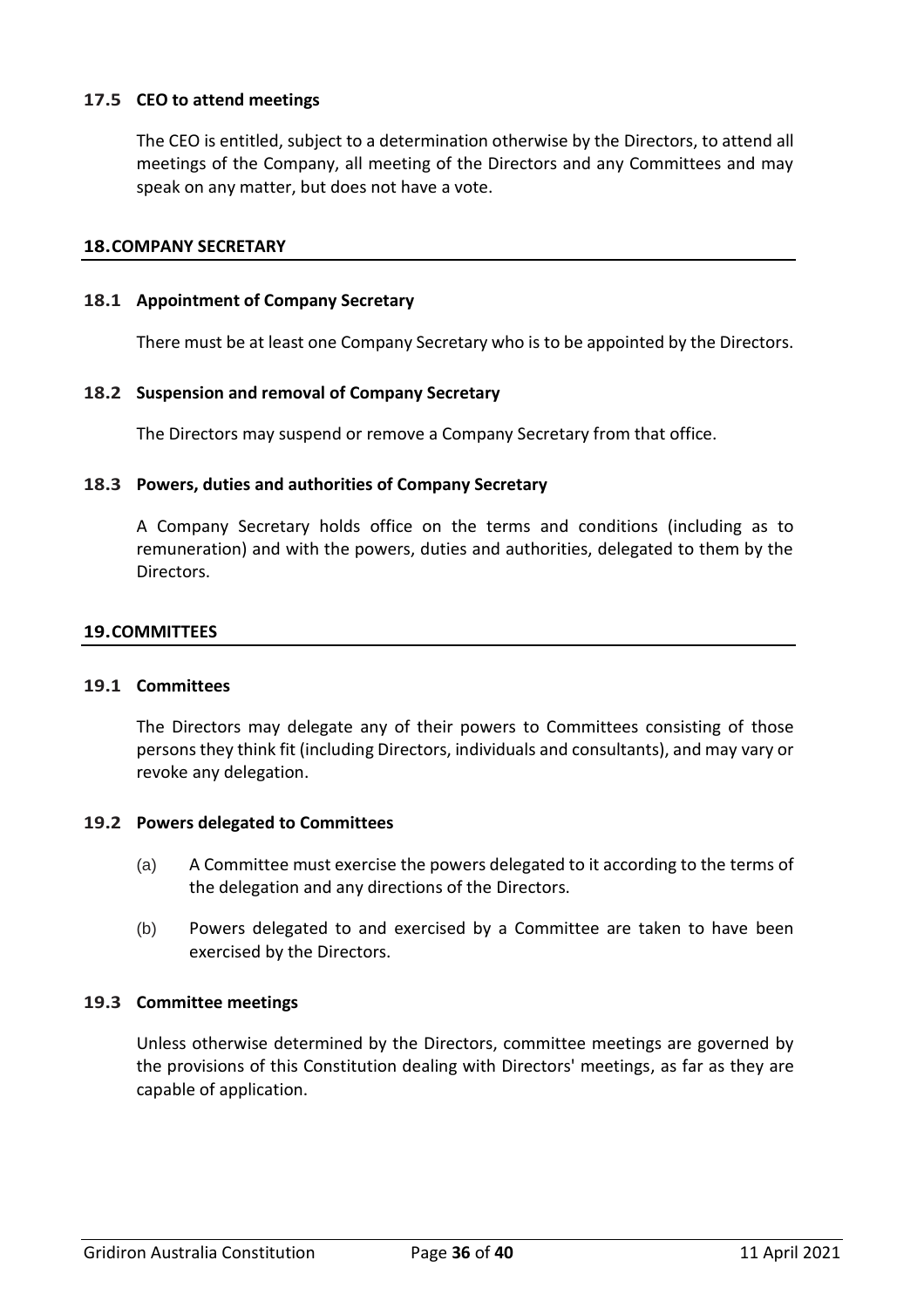## <span id="page-36-1"></span><span id="page-36-0"></span>**20.1 Making and amending Policies**

- (a) In addition to policies made under **clause 7.2**, the Directors may from time to time make policies:
	- (i) that are required to be made under this Constitution; and
	- (ii) which in their opinion are necessary or desirable for the control, administration and management of the Company's affairs and may amend, repeal and replace those policies.
- (b) The Policies referred to in **clauses 7.2** and **20.1(a)** take effect 7 days after the service of the Policy on the Member and shall be of force and effect on that date.

## <span id="page-36-2"></span>**20.2 Effect of Policies**

A Policy:

- (a) is subject to this Constitution;
- (b) must be consistent with this Constitution;
- (c) when in force, is binding on all Members and has the same effect as a provision in this Constitution; and
- (d) may be overruled if a resolution to that effect is passed by the Members at a General Meeting.

## <span id="page-36-3"></span>**21.INSPECTION OF RECORDS**

A Member does not have the right to inspect any document of the Company (including registers kept by the Company) except as required by law.

## <span id="page-36-4"></span>**22.ACCOUNTS**

#### <span id="page-36-5"></span>**22.1 Accounting Records**

The Directors will cause proper accounting and other records to be kept and will distribute copies of financial statements as required by the Corporations Act.

#### <span id="page-36-6"></span>**22.2 Auditor**

A properly qualified auditor or auditors shall be appointed by the Directors and the remuneration of such auditor or auditors fixed and duties regulated in accordance with the Corporations Act.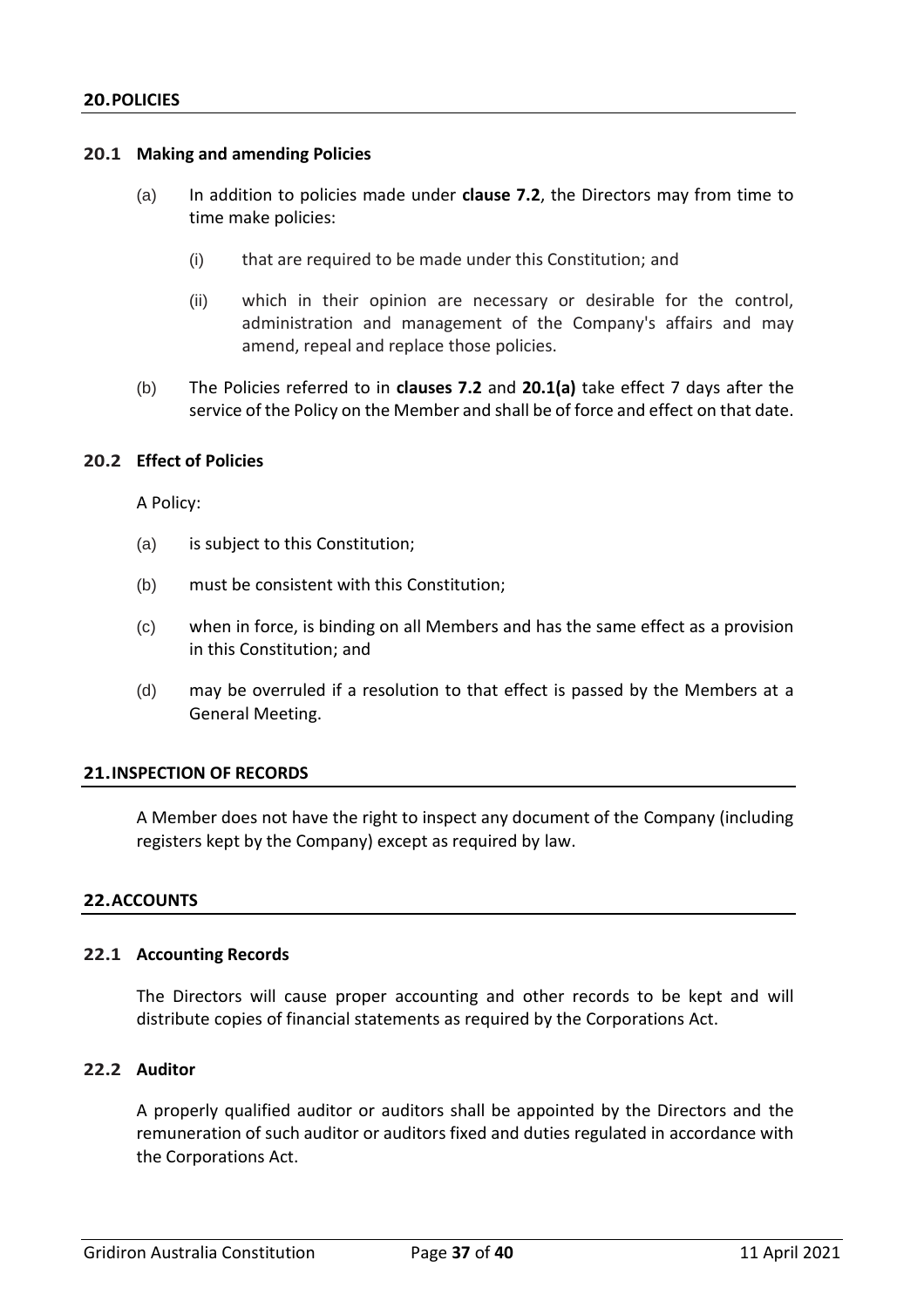#### <span id="page-37-0"></span>**23.SERVICE OF DOCUMENTS**

#### <span id="page-37-1"></span>**23.1 Document includes notice**

In this **clause 23**, document includes a notice.

#### <span id="page-37-2"></span>**23.2 Methods of service on a Member**

The Company may give a document to a Member:

- (a) personally;
- (b) by sending it by post to the address for the Member in the Register or an alternative address nominated by the Member; or
- (c) by sending it to a facsimile number or electronic address nominated by the Member.

#### <span id="page-37-3"></span>**23.3 Methods of service on the Company**

A Member may give a document to the Company:

- (a) by delivering it to the Registered Office;
- (b) by sending it by post to the Registered Office; or
- (c) by sending it to a facsimile number or electronic address nominated by the Company.

#### <span id="page-37-4"></span>**23.4 Post**

A document sent by post if sent to an address:

- (a) in Australia, may be sent by ordinary post; and
- (b) outside Australia, or sent from an address outside Australia, must be sent by airmail,

and in either case is taken to have been received on the fourth business day after the date of its posting.

#### <span id="page-37-5"></span>**23.5 Facsimile or electronic transmission**

If a document is sent by facsimile or electronic transmission, delivery of the document is taken to:

- (a) be effected by properly addressing and transmitting the facsimile or electronic transmission; and
- (b) have been delivered on the business day following its transmission.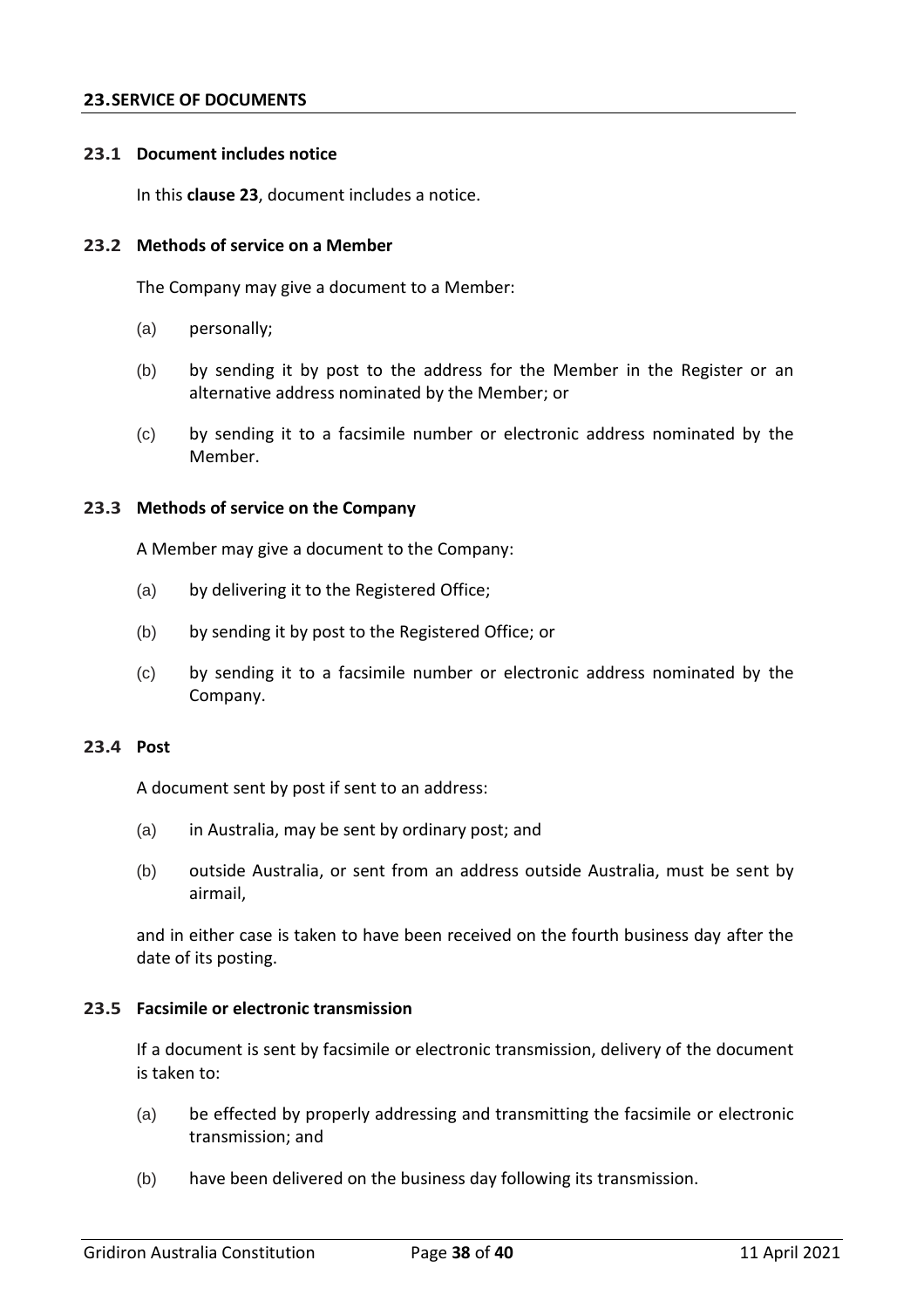#### <span id="page-38-1"></span><span id="page-38-0"></span>**24.1 Indemnity of officers**

- (a) This **clause 24** applies to every person who is or has been:
	- (i) a Director or Company Secretary of the Company; and
	- (ii) to any other officers, employees, former officers or former employees of the Company or of its related bodies corporate as the Directors in each case determine.

Each person referred to in this paragraph (a) is referred to as an "Indemnified Officer" for the purposes of the rest of clause 24.

- (b) The Company will indemnify each Indemnified Officer out of the property of the Company against:
	- (i) every liability (except a liability for legal costs) that the Indemnified Officer incurs as an Officer of the Company or of a related body corporate of the Company; and
	- (ii) all legal costs incurred in defending or resisting (or otherwise in connection with) proceedings, whether civil or criminal or of an administrative or investigatory nature, in which the Indemnified Officer becomes involved as an officer of the Company or of a related body corporate of the Company,

unless:

- (iii) the Company is forbidden by statute to indemnify the person against the liability or legal costs; or
- (iv) an indemnity by the Company of the person against the liability or legal costs would, if given, be made void by statute.

#### <span id="page-38-2"></span>**24.2 Insurance**

The Company may pay or agree to pay, whether directly or through an interposed entity, a premium for a contract insuring an Indemnified Officer against liability that the Indemnified Officer incurs as an officer of the Company or of a related body corporate of the Company including a liability for legal costs, unless:

- (a) the Company is forbidden by statute to pay or agree to pay the premium; or
- (b) the contract would, if the Company paid the premium, be made void by statute.

#### <span id="page-38-3"></span>**24.3 Deed**

The Company may enter into a deed with any Indemnified Officer or a deed poll to give effect to the rights conferred by **clause 24.1** on the terms the Directors think fit (as long